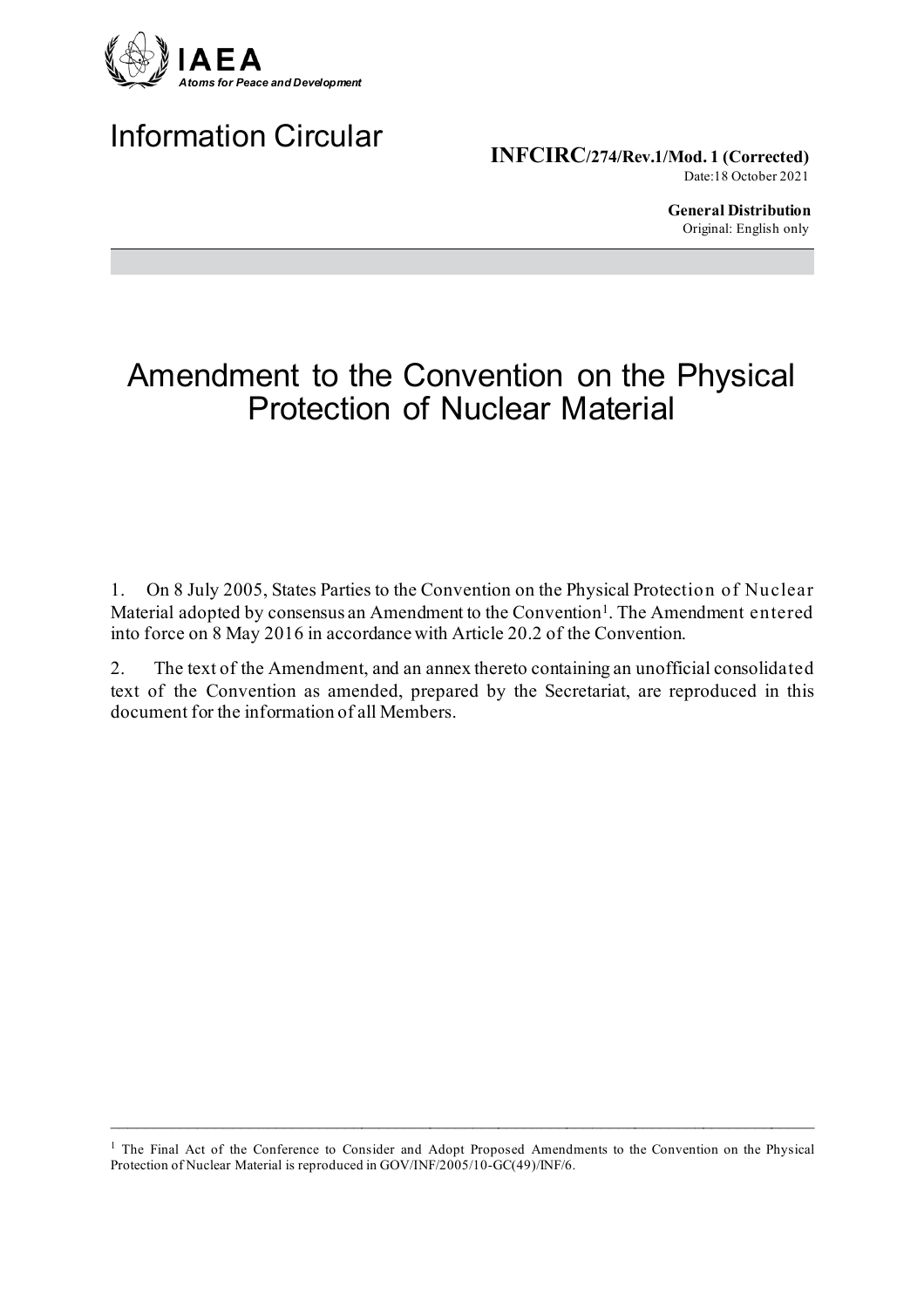## **Amendment to the Convention on the Physical Protection of Nuclear Material**

1. The Title of the Convention on the Physical Protection of Nuclear Material adopted on 26 October 1979 (hereinafter referred to as "the Convention") is replaced by the following title:

CONVENTION ON THE PHYSICAL PROTECTION OF NUCLEAR MATERIAL AND NUCLEAR FACILITIES

2. The Preamble of the Convention is replaced by the following text:

THE STATES PARTIES TO THIS CONVENTION,

RECOGNIZING the right of all States to develop and apply nuclear energy for peaceful purposes and their legitimate interests in the potential benefits to be derived from the peaceful application of nuclear energy,

CONVINCED of the need to facilitate international co-operation and the transfer of nuclear technology for the peaceful application of nuclear energy,

BEARING IN MIND that physical protection is of vital importance for the protection of public health, safety, the environment and national and international security,

HAVING IN MIND the purposes and principles of the Charter of the United Nations concerning the maintenance of international peace and security and the promotion of good-neighbourliness and friendly relations and co-operation among States,

CONSIDERING that under the terms of paragraph 4 of Article 2 of the Charter of the United Nations, "All members shall refrain in their international relations from the threat or use of force against the territorial integrity or political independence of any state, or in any other manner inconsistent with the Purposes of the United Nations,"

RECALLING the Declaration on Measures to Eliminate International Terrorism, annexed to General Assembly resolution 49/60 of 9 December 1994,

DESIRING to avert the potential dangers posed by illicit trafficking, the unlawful taking and use of nuclear material and the sabotage of nuclear material and nuclear facilities, and noting that physical protection against such acts has become a matter of increased national and international concern,

DEEPLY CONCERNED by the worldwide escalation of acts of terrorism in all its forms and manifestations, and by the threats posed by international terrorism and organized crime,

BELIEVING that physical protection plays an important role in supporting nuclear nonproliferation and counter-terrorism objectives,

DESIRING through this Convention to contribute to strengthening worldwide the physical protection of nuclear material and nuclear facilities used for peaceful purposes,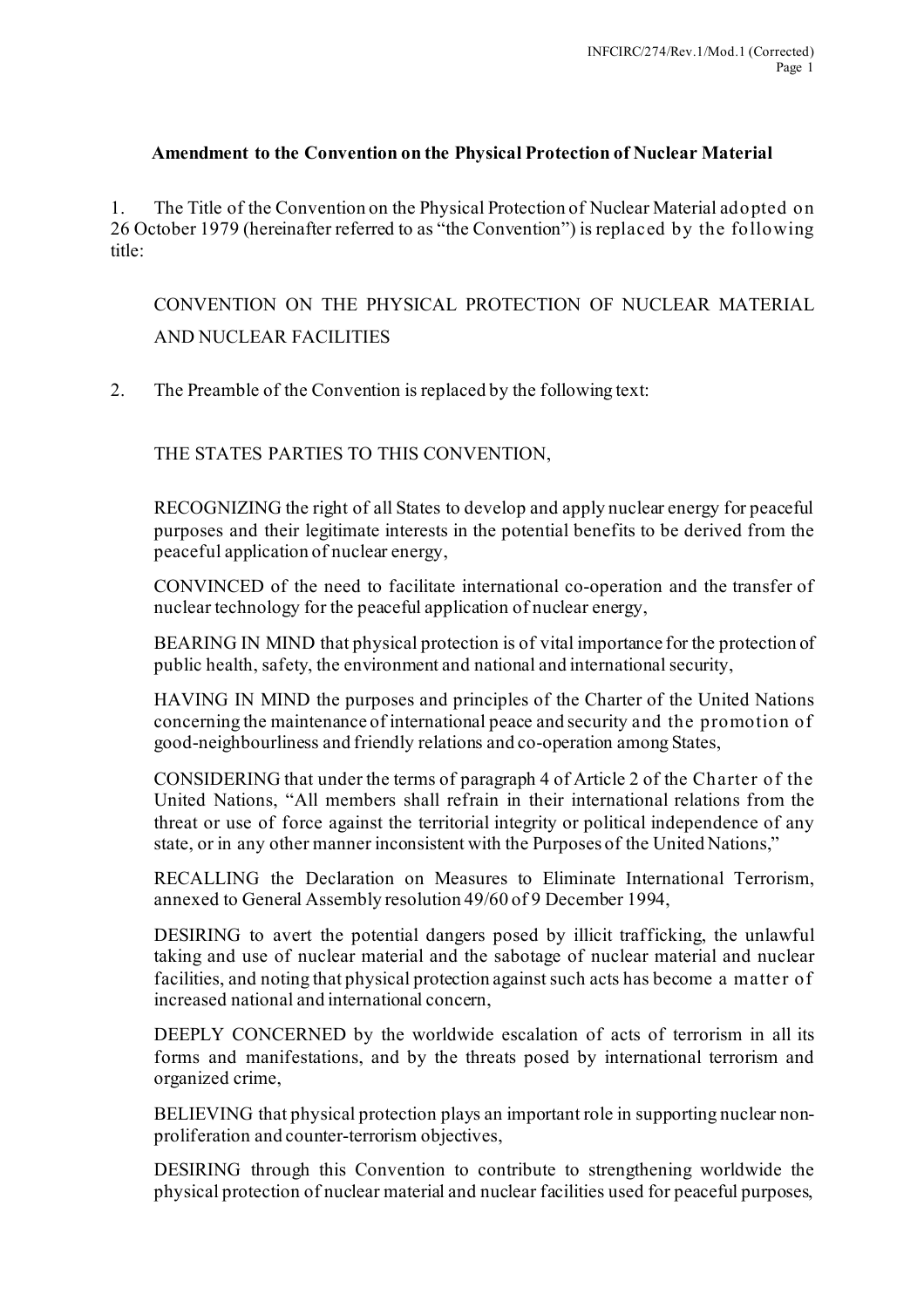CONVINCED that offences relating to nuclear material and nuclear facilities are a matter of grave concern and that there is an urgent need to adopt appropriate and effective measures, or to strengthen existing measures, to ensure the prevention, detection and punishment of such offences,

DESIRING to strengthen further international co-operation to establish, in conformity with the national law of each State Party and with this Convention, effective measures for the physical protection of nuclear material and nuclear facilities,

CONVINCED that this Convention should complement the safe use, storage and transport of nuclear material and the safe operation of nuclear facilities,

RECOGNIZING that there are internationally formulated physical protection recommendations that are updated from time to time which can provide guidance on contemporary means of achieving effective levels of physical protection,

RECOGNIZING also that effective physical protection of nuclear material and nuclear facilities used for military purposes is a responsibility of the State possessing such nuclear material and nuclear facilities, and understanding that such material and facilities are and will continue to be accorded stringent physical protection,

HAVE AGREED as follows:

3. In Article 1 of the Convention, after paragraph (c), two new paragraphs are added as follows:

- (d) "nuclear facility" means a facility (including associated buildings and equipment) in which nuclear material is produced, processed, used, handled, stored or disposed of, if damage to or interference with such facility could lead to the release of significant amounts of radiation or radioactive material;
	- (e) "sabotage" means any deliberate act directed against a nuclear facility or nuclear material in use, storage or transport which could directly or indirectly endanger the health and safety of personnel, the public or the environment by exposure to radiation or release of radioactive substances.
- 4. After Article 1 of the Convention**,** a new Article 1A is added as follows:

## Article 1A

The purposes of this Convention are to achieve and maintain worldwide effective physical protection of nuclear material used for peaceful purposes and of nuclear facilities used for peaceful purposes; to prevent and combat offences relating to such material and facilities worldwide; as well as to facilitate co-operation among States Parties to those ends.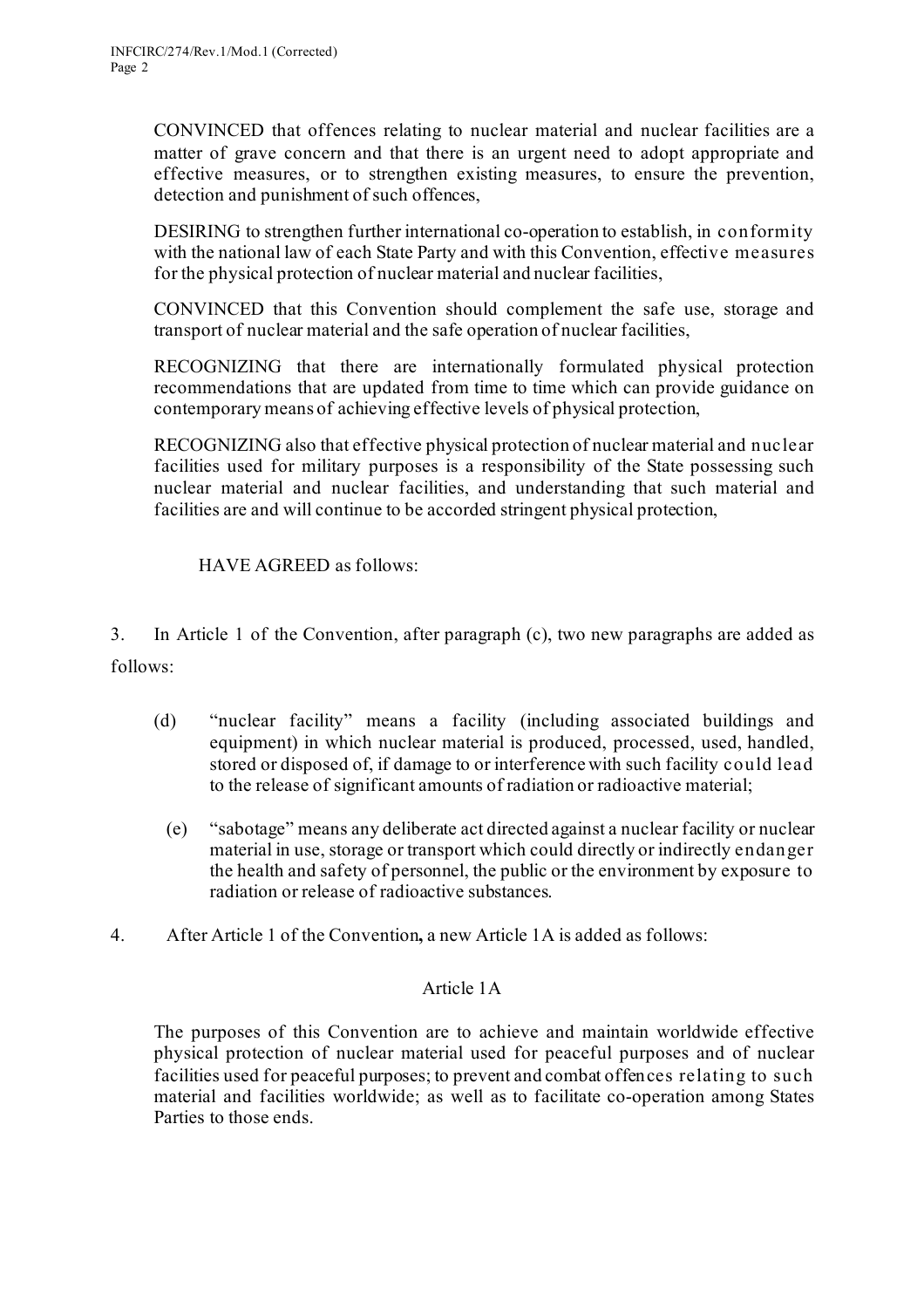5. Article 2 of the Convention is replaced by the following text:

1. This Convention shall apply to nuclear material used for peaceful purposes in use, storage and transport and to nuclear facilities used for peaceful purposes, provided, however, that articles 3 and 4 and paragraph 4 of article 5 of this Convention shall only apply to such nuclear material while in international nuclear transport**.**

2. The responsibility for the establishment, implementation and maintenance of a physical protection regime within a State Party rests entirely with that State.

3. Apart from the commitments expressly undertaken by States Parties under this Convention, nothing in this Convention shall be interpreted as affecting the sovereign rights of a State.

4. (a) Nothing in this Convention shall affect other rights, obligations and responsibilities of States Parties under international law, in particular the purposes and principles of the Charter of the United Nations and international humanitarian law.

(b) The activities of armed forces during an armed conflict, as those terms are understood under international humanitarian law, which are governed by that law, are not governed by this Convention, and the activities undertaken by the military forces of a State in the exercise of their official duties, inasmuch as they are governed by other rules of international law, are not governed by this Convention.

(c) Nothing in this Convention shall be construed as a lawful authorization to use or threaten to use force against nuclear material or nuclear facilities used for peaceful purposes.

(d) Nothing in this Convention condones or makes lawful otherwise unlawful acts, nor precludes prosecution under other laws.

5. This Convention shall not apply to nuclear material used or retained for military purposes or to a nuclear facility containing such material.

6. After Article 2 of the Convention**,** a new Article 2A is added as follows:

## Article 2A

1. Each State Party shall establish, implement and maintain an appropriate physical protection regime applicable to nuclear material and nuclear facilities under its jurisdiction, with the aim of:

- (a) protecting against theft and other unlawful taking of nuclear material in use, storage and transport;
- (b) ensuring the implementation of rapid and comprehensive measures to locate and, where appropriate, recover missing or stolen nuclear material; when the material is located outside its territory, that State Party shall act in accordance with article 5;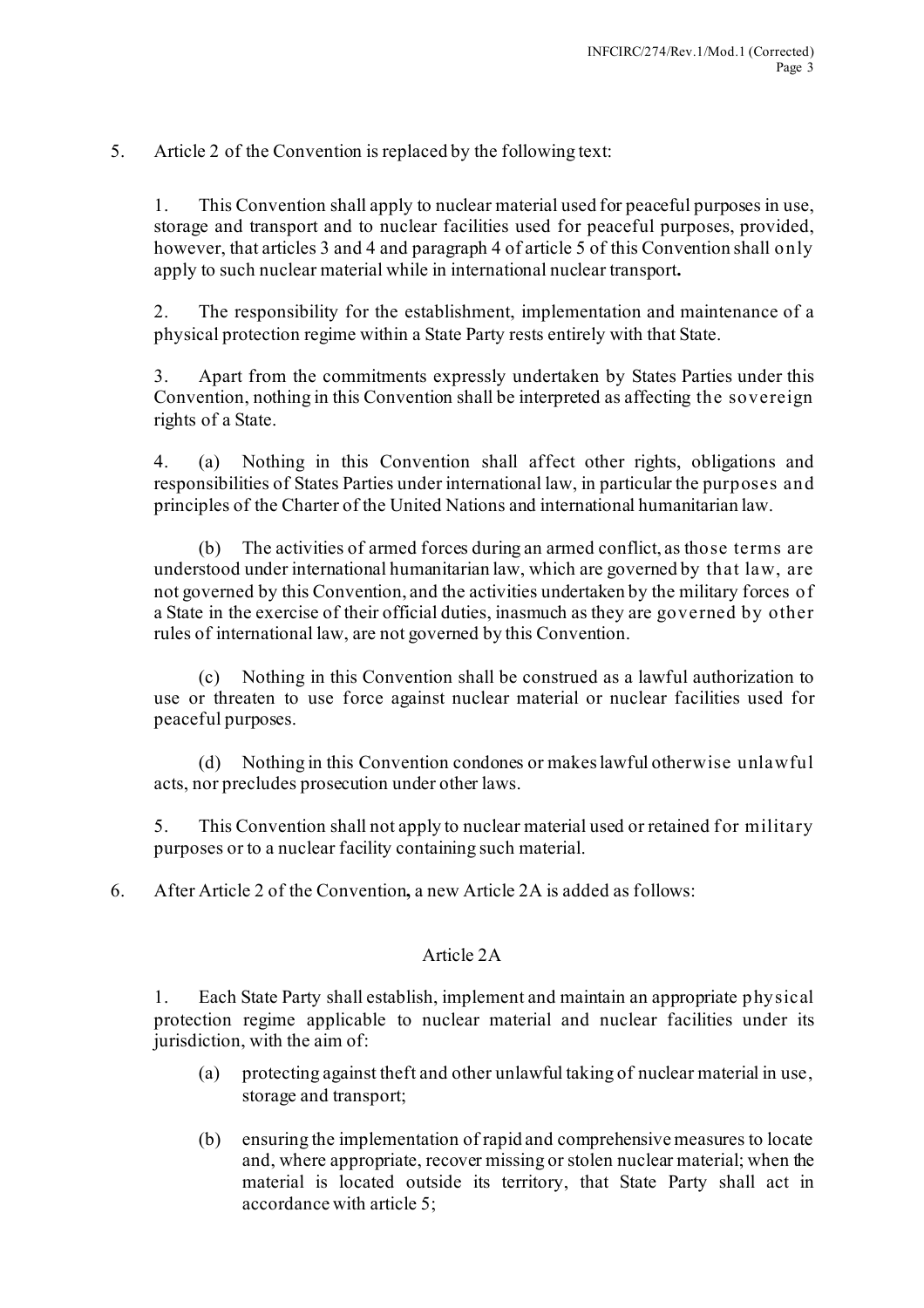- (c) protecting nuclear material and nuclear facilities against sabotage; and
- (d) mitigating or minimizing the radiological consequences of sabotage.
- 2. In implementing paragraph 1, each State Party shall:
	- (a) establish and maintain a legislative and regulatory framework to govern physical protection;
	- (b) establish or designate a competent authority or authorities responsible for the implementation of the legislative and regulatory framework; and
	- (c) take other appropriate measures necessary for the physical protection of nuclear material and nuclear facilities.

3. In implementing the obligations under paragraphs 1 and 2, each State Party shall, without prejudice to any other provisions of this Convention, apply insofar as is reasonable and practicable the following Fundamental Principles of Physical Protection of Nuclear Material and Nuclear Facilities.

#### **FUNDAMENTAL PRINCIPLE A:** *Responsibility of the State*

The responsibility for the establishment, implementation and maintenance of a physical protection regime within a State rests entirely with that State.

#### **FUNDAMENTAL PRINCIPLE B:** *Responsibilities During International Transport*

The responsibility of a State for ensuring that nuclear material is adequately protected extends to the international transport thereof, until that responsibility is properly transferred to another State, as appropriate.

#### **FUNDAMENTAL PRINCIPLE C:** *Legislative and Regulatory Framework*

The State is responsible for establishing and maintaining a legislative and regulatory framework to govern physical protection. This framework should provide for the establishment of applicable physical protection requirements and include a system of evaluation and licensing or other procedures to grant authorization. This framework should include a system of inspection of nuclear facilities and transport to verify compliance with applicable requirements and conditions of the license or other authorizing document, and to establish a means to enforce applicable requirements and conditions, including effective sanctions.

#### **FUNDAMENTAL PRINCIPLE D:** *Competent Authority*

The State should establish or designate a competent authority which is responsible f or the implementation of the legislative and regulatory framework, and is provided with adequate authority, competence and financial and human resources to fulfill its assigned responsibilities. The State should take steps to ensure an effective independence between the functions of the State's competent authority and those of any other body in charge of the promotion or utilization of nuclear energy.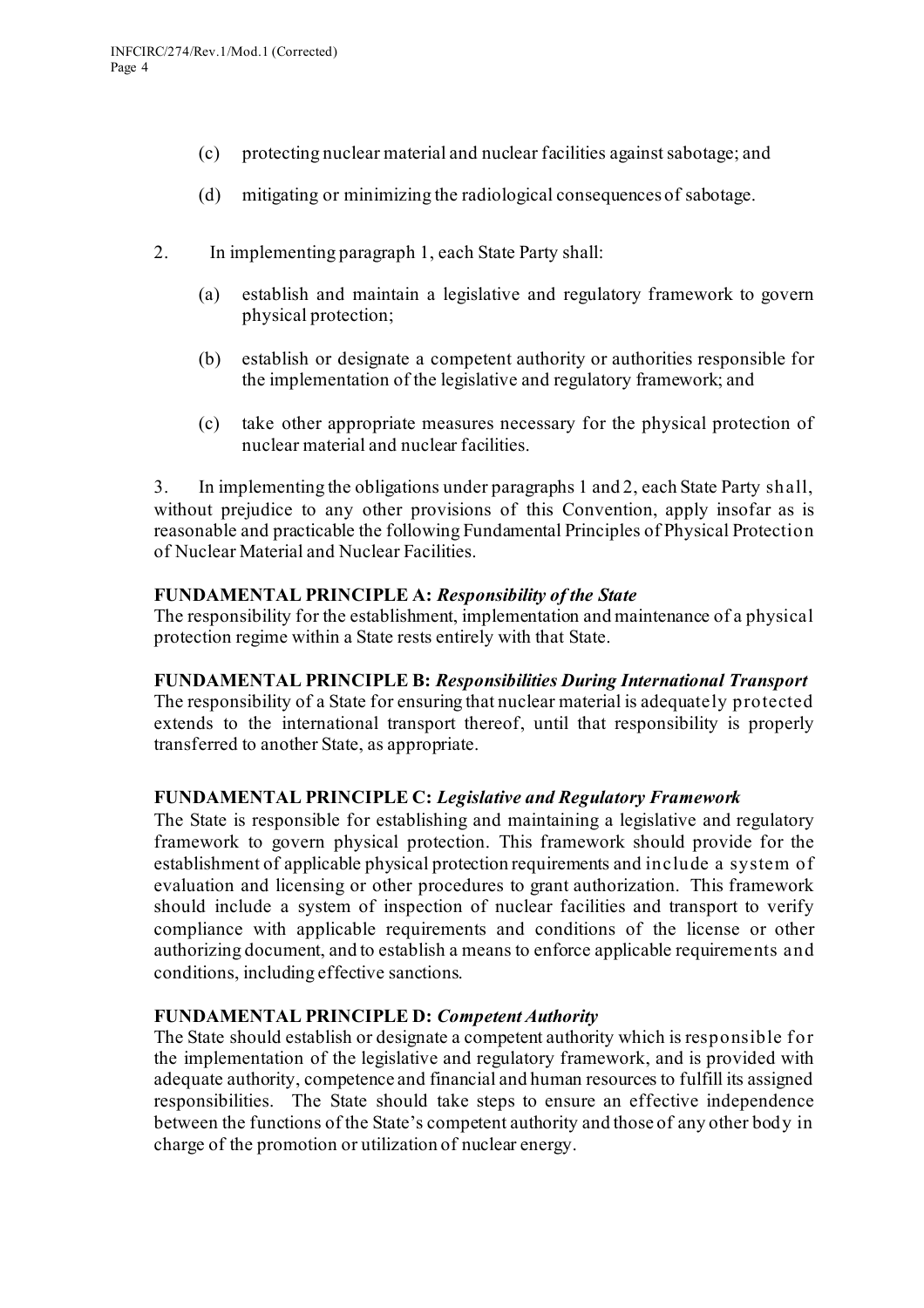#### **FUNDAMENTAL PRINCIPLE E:** *Responsibility of the License Holders*

The responsibilities for implementing the various elements of physical protection within<br>a State should be clearly identified. The State should ensure that the prime The State should ensure that the prime responsibility for the implementation of physical protection of nuclear material or of nuclear facilities rests with the holders of the relevant licenses or of other authorizing documents (e.g., operators or shippers).

#### **FUNDAMENTAL PRINCIPLE F:** *Security Culture*

All organizations involved in implementing physical protection should give due priority to the security culture, to its development and maintenance necessary to ensure its effective implementation in the entire organization.

#### **FUNDAMENTAL PRINCIPLE G:** *Threat*

The State's physical protection should be based on the State's current evaluation of the threat.

#### **FUNDAMENTAL PRINCIPLE H:** *Graded Approach*

Physical protection requirements should be based on a graded approach, taking into account the current evaluation of the threat, the relative attractiveness, the nature of the material and potential consequences associated with the unauthorized removal of nuclear material and with the sabotage against nuclear material or nuclear facilities.

## **FUNDAMENTAL PRINCIPLE I:** *Defence in Depth*

The State's requirements for physical protection should reflect a concept of several layers and methods of protection (structural or other technical, personnel and organizational) that have to be overcome or circumvented by an adversary in order to achieve his objectives.

#### **FUNDAMENTAL PRINCIPLE J:** *Quality Assurance*

A quality assurance policy and quality assurance programmes should be established and implemented with a view to providing confidence that specified requirements for all activities important to physical protection are satisfied.

## **FUNDAMENTAL PRINCIPLE K:** *Contingency Plans*

Contingency (emergency) plans to respond to unauthorized removal of nuclear material or sabotage of nuclear facilities or nuclear material, or attempts thereof, should be prepared and appropriately exercised by all license holders and authorities concerned.

## **FUNDAMENTAL PRINCIPLE L:** *Confidentiality*

The State should establish requirements for protecting the confidentiality of information, the unauthorized disclosure of which could compromise the physical protection of nuclear material and nuclear facilities.

4. (a) The provisions of this article shall not apply to any nuclear material which the State Party reasonably decides does not need to be subject to the physical protection regime established pursuant to paragraph 1, taking into account the nature of the material, its quantity and relative attractiveness and the potential radiological and other consequences associated with any unauthorized act directed against it and the current evaluation of the threat against it.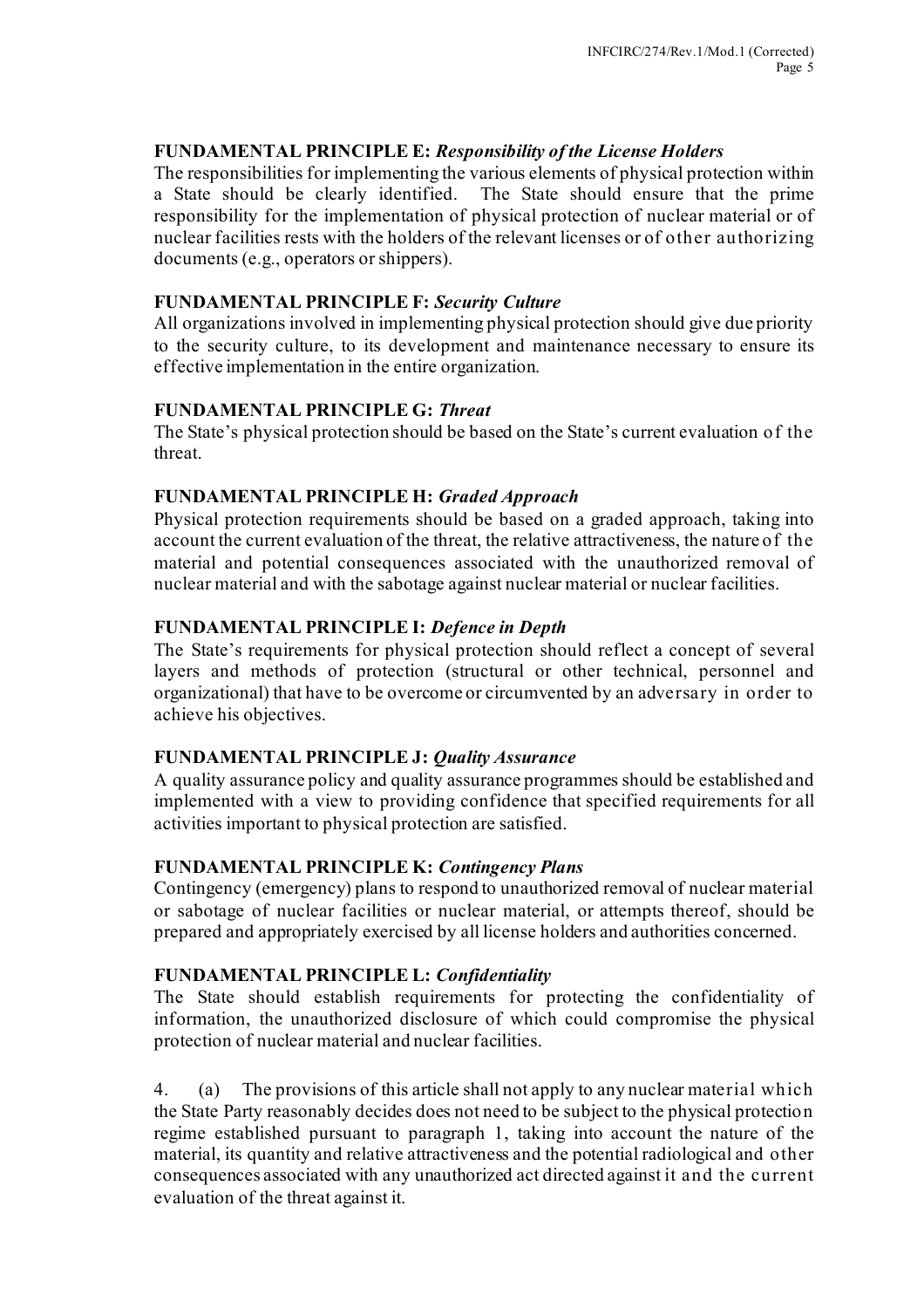(b) Nuclear material which is not subject to the provisions of this article pursuant to sub-paragraph (a) should be protected in accordance with prudent management practice.

7. Article 5 of the Convention is replaced by the following text:

1. States Parties shall identify and make known to each other directly or through the International Atomic Energy Agency their point of contact in relation to matters within the scope of this Convention.

2. In the case of theft, robbery or any other unlawful taking of nuclear material or credible threat thereof, States Parties shall, in accordance with their national law, provide co-operation and assistance to the maximum feasible extent in the recovery and protection of such material to any State that so requests. In particular:

- (a) a State Party shall take appropriate steps to inform as soon as possible other States, which appear to it to be concerned, of any theft, robbery or other unlawful taking of nuclear material or credible threat thereof, and to inform, where appropriate, the International Atomic Energy Agency and other relevant international organizations;
- (b) in doing so, as appropriate, the States Parties concerned shall exchange information with each other, the International Atomic Energy Agency and other relevant international organizations with a view to protecting threatened nuclear material, verifying the integrity of the shipping container or recovering unlawfully taken nuclear material and shall:
	- (i) co-ordinate their efforts through diplomatic and other agreed channels;
	- (ii) render assistance, if requested;
	- (iii) ensure the return of recovered nuclear material stolen or missing as a consequence of the above-mentioned events.

The means of implementation of this co-operation shall be determined by the States Parties concerned.

3. In the case of a credible threat of sabotage of nuclear material or a nuclear facility or in the case of sabotage thereof, States Parties shall, to the maximum feasible extent, in accordance with their national law and consistent with their relevant obligations under international law, co-operate as follows:

> (a) if a State Party has knowledge of a credible threat of sabotage of nuclear material or a nuclear facility in another State, the former shall decide on appropriate steps to be taken in order to inform that State as soon as possible and, where appropriate, the International Atomic Energy Agency and other relevant international organizations of that threat, with a view to preventing the sabotage;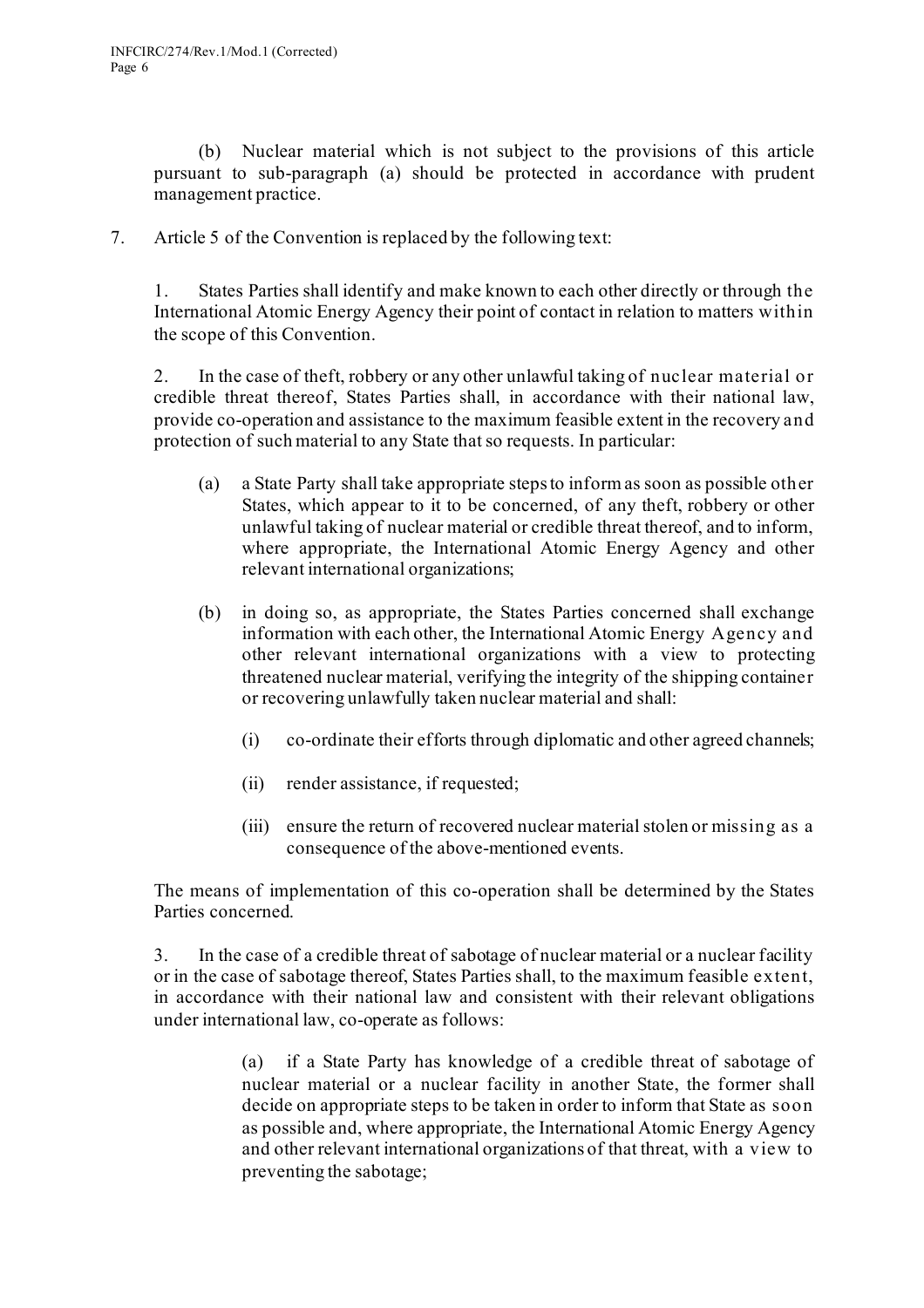(b) in the case of sabotage of nuclear material or a nuclear facility in a State Party and if in its view other States are likely to be radiologically affected, the former, without prejudice to its other obligations under international law, shall take appropriate steps to inform as soon as possible the State or the States which are likely to be radiologically affected and to inform, where appropriate, the International Atomic Energy Agency and other relevant international organizations, with a view to minimizing or mitigating the radiological consequences thereof;

(c) if in the context of sub-paragraphs (a) and (b), a State Party requests assistance, each State Party to which a request for assistance is directed shall promptly decide and notify the requesting State Party, directly or through the International Atomic Energy Agency, whether it is in a position to render the assistance requested and the scope and terms of the assistance that may be rendered;

(d) co-ordination of the co-operation under sub-paragraphs (a) to (c) shall be through diplomatic or other agreed channels. The means of implementation of this co-operation shall be determined bilaterally or multilaterally by the States Parties concerned.

4. States Parties shall co-operate and consult, as appropriate, with each other directly or through the International Atomic Energy Agency and other relevant international organizations, with a view to obtaining guidance on the design, maintenance and improvement of systems of physical protection of nuclear material in international transport.

5. A State Party may consult and co-operate, as appropriate, with other States Parties directly or through the International Atomic Energy Agency and other relevant international organizations, with a view to obtaining their guidance on the design, maintenance and improvement of its national system of physical protection of nuclear material in domestic use, storage and transport and of nuclear facilities.

8. Article 6 of the Convention is replaced by the following text:

1. States Parties shall take appropriate measures consistent with their national law to protect the confidentiality of any information which they receive in confidence by virtue of the provisions of this Convention from another State Party or through participation in an activity carried out for the implementation of this Convention. If States Parties provide information to international organizations or to States that are not parties to this Convention in confidence, steps shall be taken to ensure that the confidentiality of such information is protected. A State Party that has received information in confidence from another State Party may provide this information to third parties only with the consent of that other State Party.

2. States Parties shall not be required by this Convention to provide any information which they are not permitted to communicate pursuant to national law or which would jeopardize the security of the State concerned or the physical protection of nuclear material or nuclear facilities.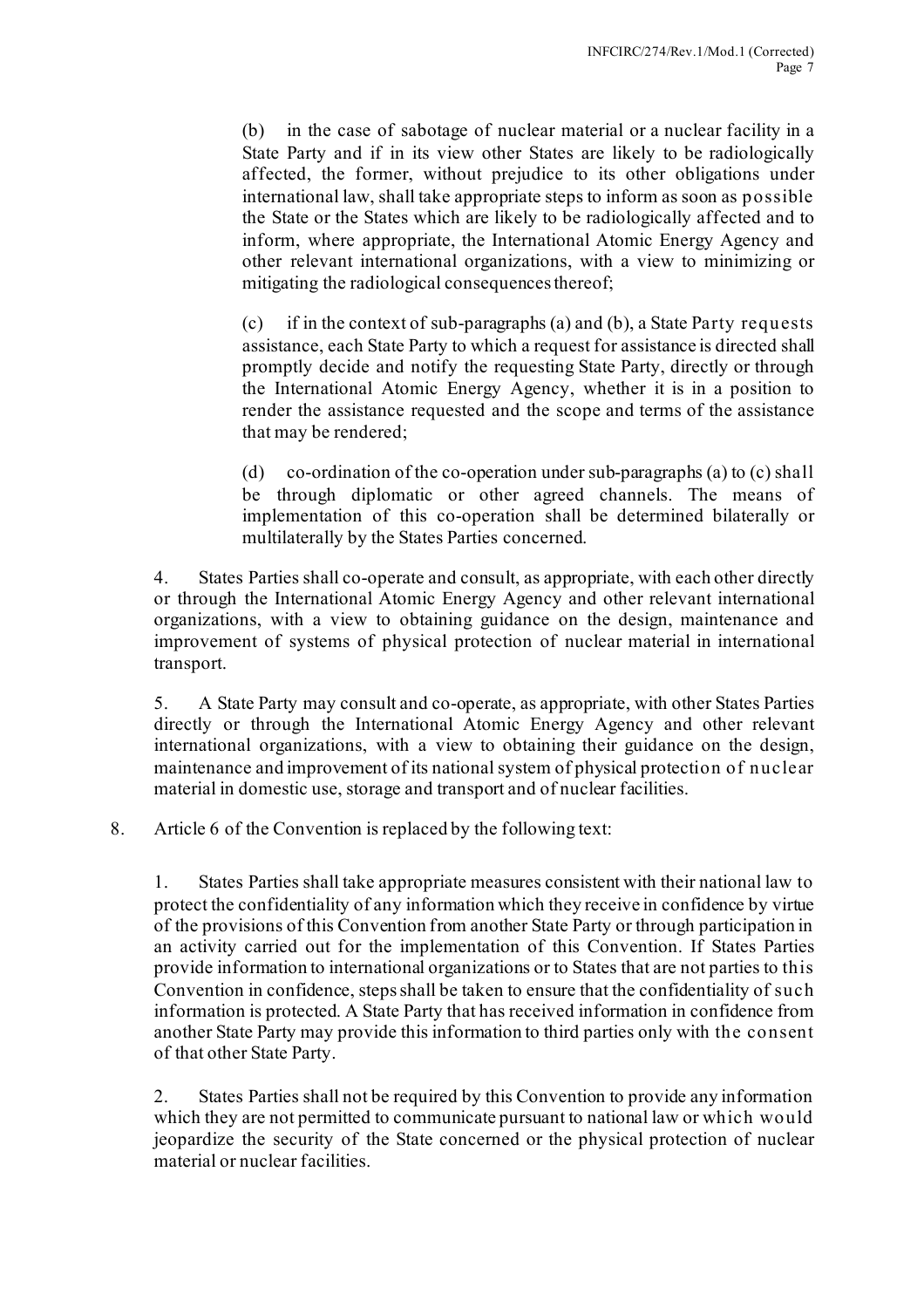- 9. Paragraph 1 of Article 7 of the Convention is replaced by the following text:
	- 1. The intentional commission of:

(a) an act without lawful authority which constitutes the receipt, possession, use, transfer, alteration, disposal or dispersal of nuclear material and which causes or is likely to cause death or serious injury to any person or substantial damage to property or to the environment;

- (b) a theft or robbery of nuclear material;
- (c) an embezzlement or fraudulent obtaining of nuclear material;

(d) an act which constitutes the carrying, sending, or moving of nuclear material into or out of a State without lawful authority;

an act directed against a nuclear facility, or an act interfering with the operation of a nuclear facility, where the offender intentionally causes, or where he knows that the act is likely to cause, death or serious injury to any person or substantial damage to property or to the environment by exposure to radiation or release of radioactive substances, unless the act is undertaken in conformity with the national law of the State Party in the territory of which the nuclear facility is situated;

(f) an act constituting a demand for nuclear material by threat or use of force or by any other form of intimidation;

- (g) a threat:
	- (i) to use nuclear material to cause death or serious injury to any person or substantial damage to property or to the environment or to commit the offence described in sub-paragraph (e), or
	- (ii) to commit an offence described in sub-paragraphs (b) and (e) in order to compel a natural or legal person, international organization or State to do or to refrain from doing any act;
- (h) an attempt to commit any offence described in sub-paragraphs (a) to (e);

(i) an act which constitutes participation in any offence described in subparagraphs (a) to (h);

(j) an act of any person who organizes or directs others to commit an offence described in sub-paragraphs (a) to (h); and

(k) an act which contributes to the commission of any offence described in subparagraphs (a) to (h) by a group of persons acting with a common purpose; such act shall be intentional and shall either: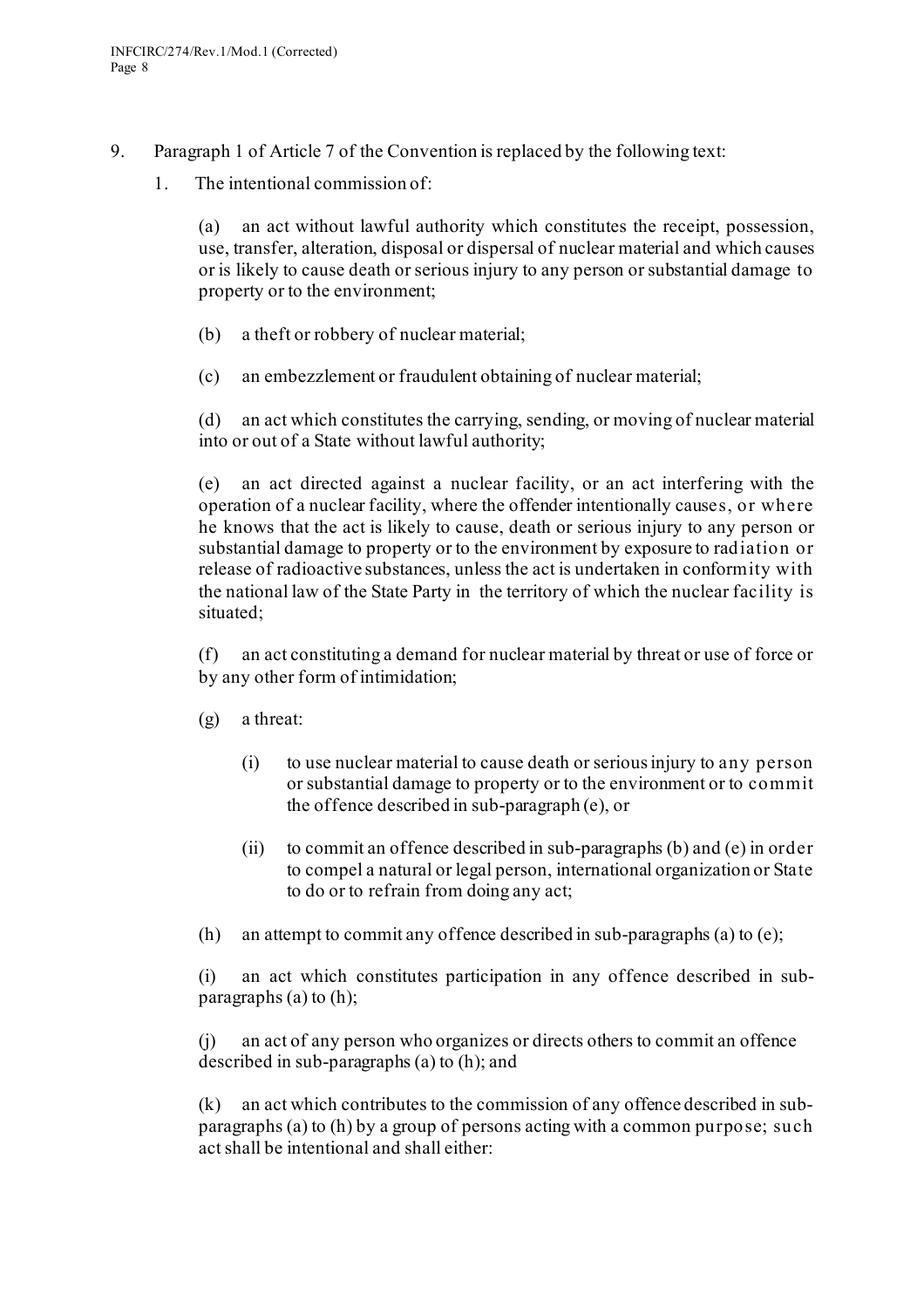(i) be made with the aim of furthering the criminal activity or criminal purpose of the group, where such activity or purpose involves the commission of an offence described in sub-paragraphs (a) to (g), or

(ii) be made in the knowledge of the intention of the group to commit an offence described in sub-paragraphs (a) to (g)

shall be made a punishable offence by each State Party under its national law.

10. After Article 11 of the Convention, two new articles, Article 11A and Article 11B, are added as follows:

#### Article 11A

None of the offences set forth in article 7 shall be regarded for the purposes of extradition or mutual legal assistance, as a political offence or as an offence connected with a political offence or as an offence inspired by political motives. Accordingly, a request for extradition or for mutual legal assistance based on such an offence may not be refused on the sole ground that it concerns a political offence or an offence connected with a political offence or an offence inspired by political motives.

## Article 11B

Nothing in this Convention shall be interpreted as imposing an obligation to extradite or to afford mutual legal assistance, if the requested State Party has substantial grounds for believing that the request for extradition for offences set forth in article 7 or for mutual legal assistance with respect to such offences has been made for the purpose of prosecuting or punishing a person on account of that person's race, religion, nationality, ethnic origin or political opinion or that compliance with the request would cause prejudice to that person's position for any of these reasons.

11. After Article 13 of the Convention**,** a new Article 13A is added as follows:

#### Article 13A

Nothing in this Convention shall affect the transfer of nuclear technology for peaceful purposes that is undertaken to strengthen the physical protection of nuclear material and nuclear facilities.

12. Paragraph 3 of Article 14 of the Convention is replaced by the following text:

3. Where an offence involves nuclear material in domestic use, storage or transport, and both the alleged offender and the nuclear material remain in the territory of the State Party in which the offence was committed, or where an offence involves a nuclear facility and the alleged offender remains in the territory of the State Party in which the offence was committed, nothing in this Convention shall be interpreted as requiring that State Party to provide information concerning criminal proceedings arising out of such an offence.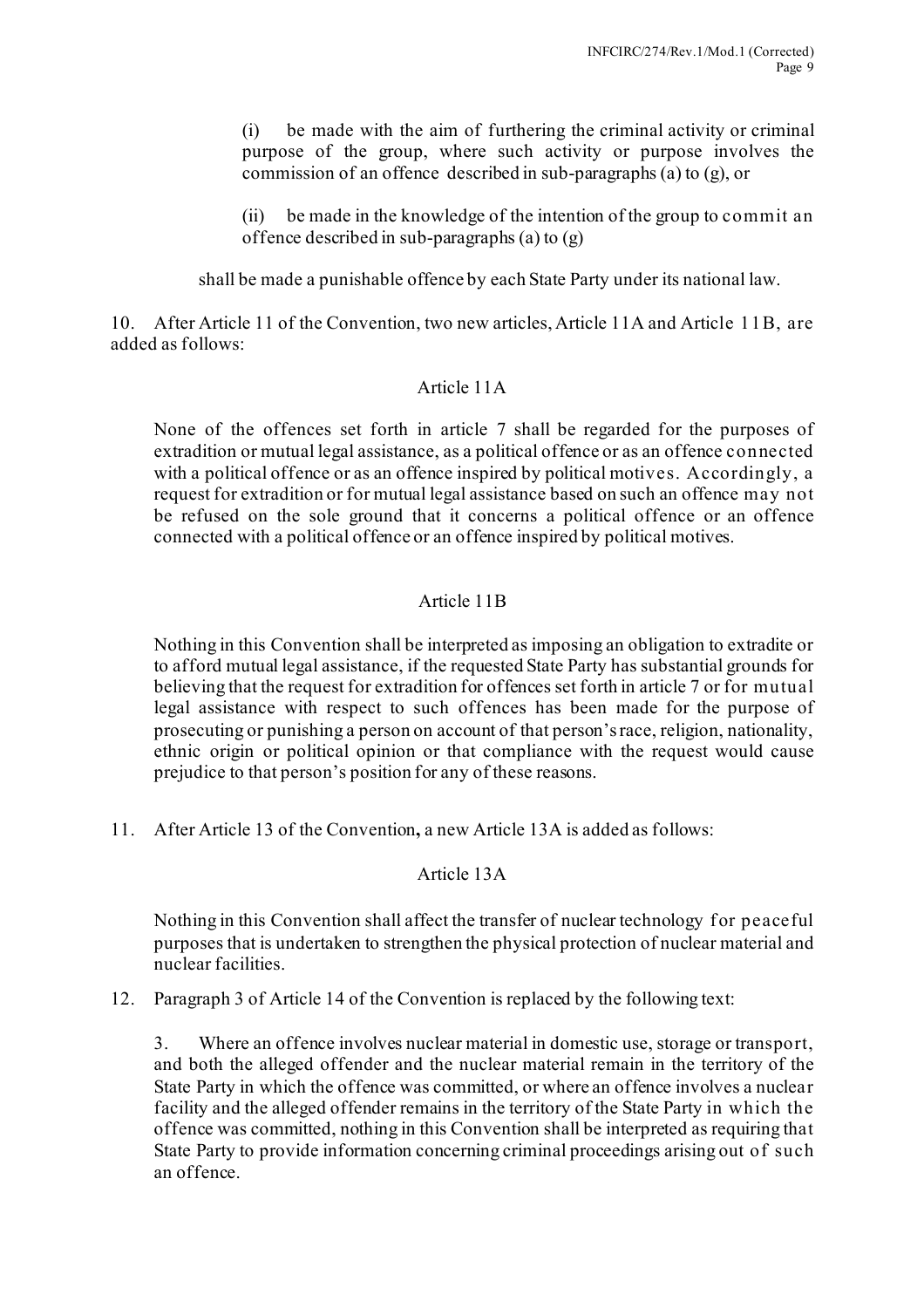13. Article 16 of the Convention is replaced by the following text:

1. A conference of States Parties shall be convened by the depositary five years after the entry into force of the Amendment adopted on 8 July 2005 to review the implementation of this Convention and its adequacy as concerns the preamble, the whole of the operative part and the annexes in the light of the then prevailing situation.

2. At intervals of not less than five years thereafter, the majority of States Parties may obtain, by submitting a proposal to this effect to the depositary, the convening of further conferences with the same objective.

14. Footnote  $\mathfrak{b}'$  of Annex II of the Convention is replaced by the following text:

b/ Material not irradiated in a reactor or material irradiated in a reactor but with a radiation level equal to or less than 1 gray/hour (100 rads/hour) at one metre unshielded.

15. Footnote  $e^{\prime}$  of Annex II of the Convention is replaced by the following text:

 $e^{i}$  Other fuel which by virtue of its original fissile material content is classified as Category I and II before irradiation may be reduced one category level while the radiation level from the fuel exceeds 1 gray/hour (100 rads/hour) at one metre unshielded.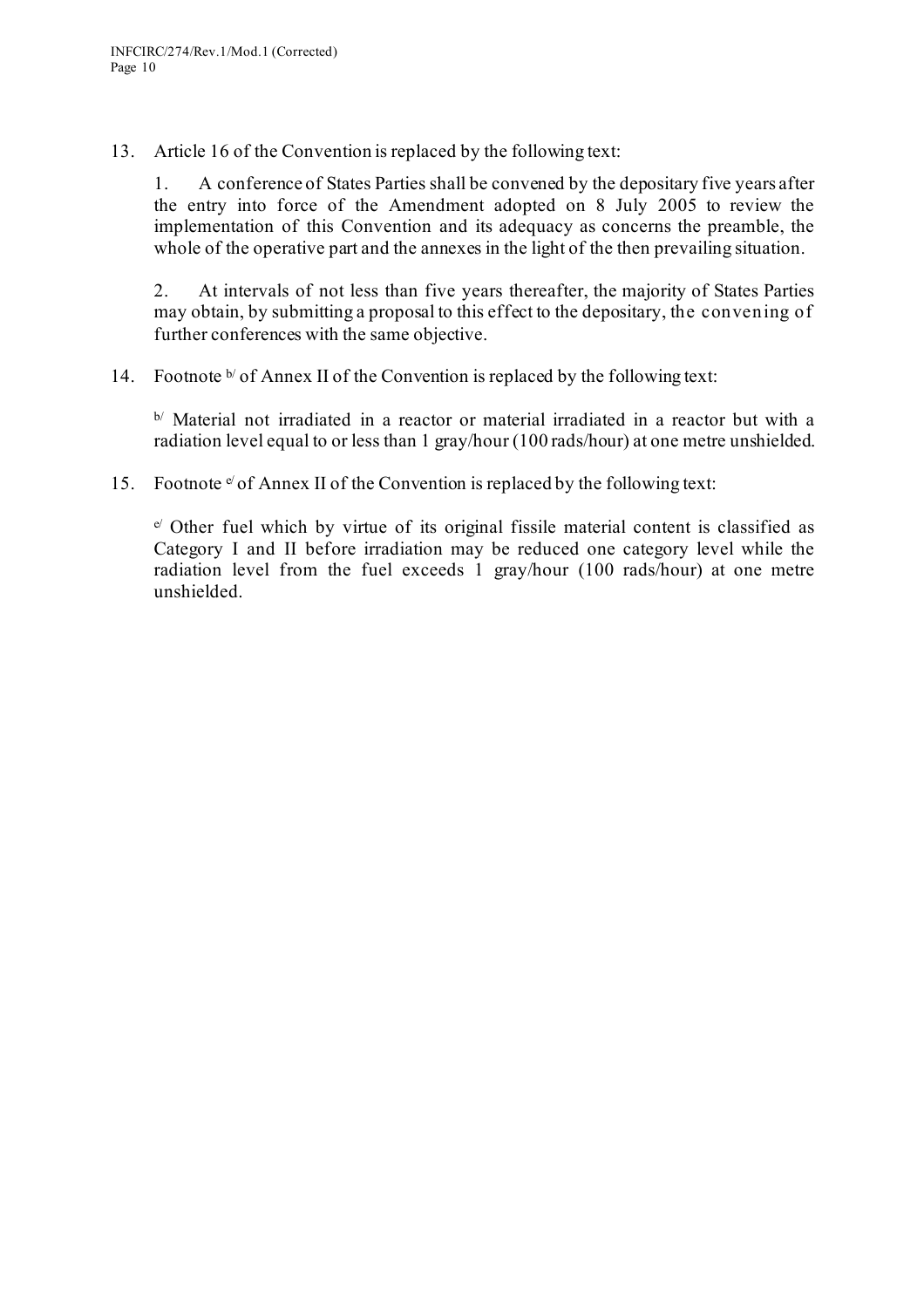## **Unofficial consolidated text of the Convention on the Physical Protection of Nuclear Material, as amended on 8 July 2005**

## **CONVENTION ON THE PHYSICAL PROTECTION OF NUCLEAR MATERIAL AND NUCLEAR FACILITIES**

# THE STATES PARTIES TO THIS CONVENTION,

RECOGNIZING the right of all States to develop and apply nuclear energy for peaceful purposes and their legitimate interests in the potential benefits to be derived from the peaceful application of nuclear energy,

CONVINCED of the need to facilitate international co-operation and the transfer of nuclear technology for the peaceful application of nuclear energy,

BEARING IN MIND that physical protection is of vital importance for the protection of public health, safety, the environment and national and international security,

HAVING IN MIND the purposes and principles of the Charter of the United Nations concerning the maintenance of international peace and security and the promotion of goodneighbourliness and friendly relations and co-operation among States,

CONSIDERING that under the terms of paragraph 4 of Article 2 of the Charter of the United Nations, "All members shall refrain in their international relations from the threat or use of force against the territorial integrity or political independence of any state, or in any other manner inconsistent with the Purposes of the United Nations,"

RECALLING the Declaration on Measures to Eliminate International Terrorism, annexed to General Assembly resolution 49/60 of 9 December 1994,

DESIRING to avert the potential dangers posed by illicit trafficking, the unlawful taking and use of nuclear material and the sabotage of nuclear material and nuclear facilities, and noting that physical protection against such acts has become a matter of increased national and international concern,

DEEPLY CONCERNED by the worldwide escalation of acts of terrorism in all its forms and manifestations, and by the threats posed by international terrorism and organized crime,

BELIEVING that physical protection plays an important role in supporting nuclear nonproliferation and counter-terrorism objectives,

DESIRING through this Convention to contribute to strengthening worldwide the physical protection of nuclear material and nuclear facilities used for peaceful purposes,

CONVINCED that offences relating to nuclear material and nuclear facilities are a matter of grave concern and that there is an urgent need to adopt appropriate and effective measures, or to strengthen existing measures, to ensure the prevention, detection and punishment of such offences,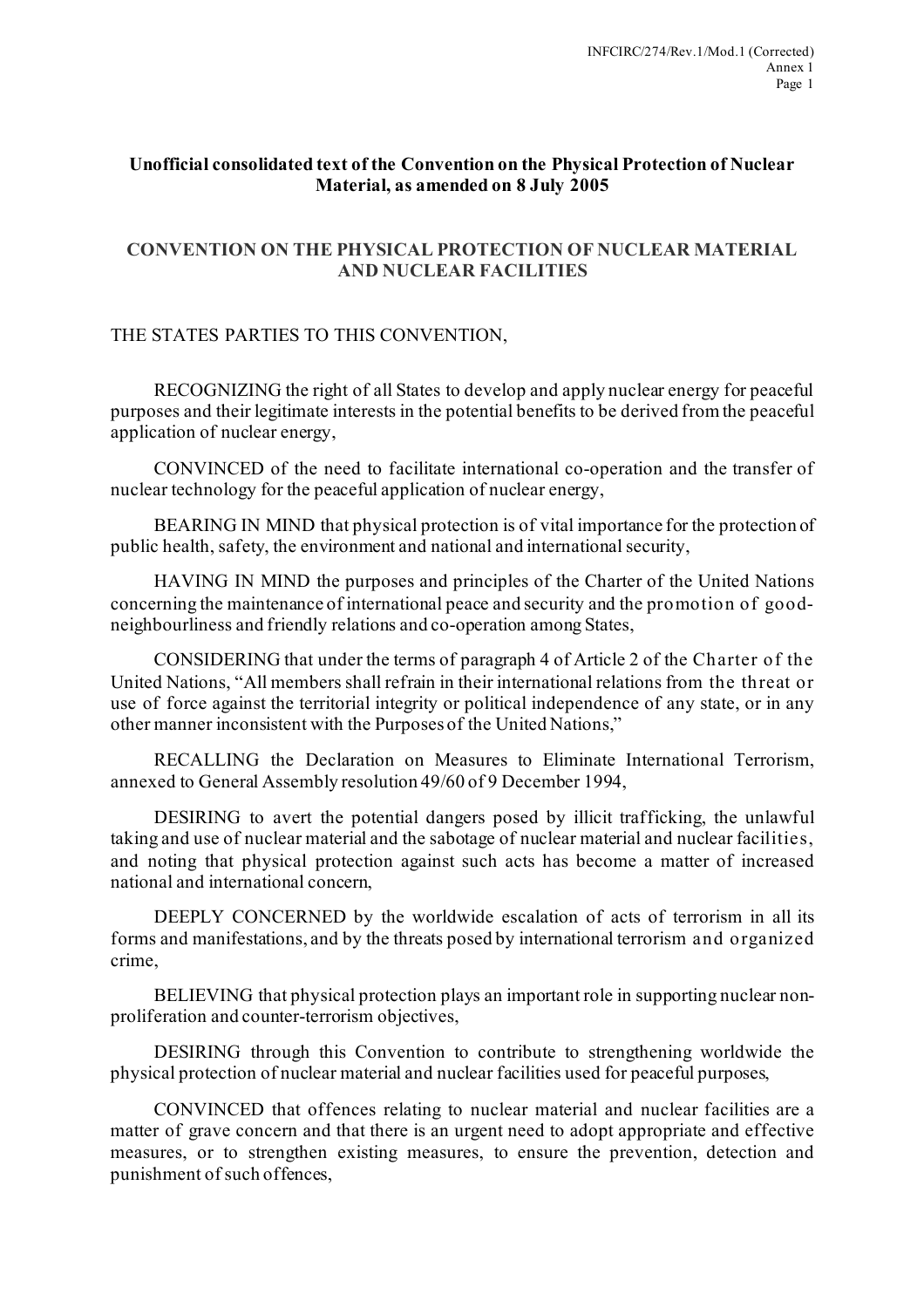INFCIRC/274/Rev.1/Mod.1 (Corrected) Annex 1 Page 2

DESIRING to strengthen further international co-operation to establish, in conformity with the national law of each State Party and with this Convention, effective measures for the physical protection of nuclear material and nuclear facilities,

CONVINCED that this Convention should complement the safe use, storage and transport of nuclear material and the safe operation of nuclear facilities,

RECOGNIZING that there are internationally formulated physical protection recommendations that are updated from time to time which can provide guidance on contemporary means of achieving effective levels of physical protection,

RECOGNIZING also that effective physical protection of nuclear material and nuclear facilities used for military purposes is a responsibility of the State possessing such nuclear material and nuclear facilities, and understanding that such material and facilities are and will continue to be accorded stringent physical protection,

HAVE AGREED as follows:

#### Article 1

For the purposes of this Convention:

- (a) "nuclear material" means plutonium except that with isotopic concentration exceeding 80% in plutonium-238; uranium-233; uranium enriched in the isotope 235 or 233; uranium containing the mixture of isotopes as occurring in nature other than in the form of ore or ore-residue; any material containing one or more of the foregoing;
- (b) "uranium enriched in the isotope 235 or 233" means uranium containing the isotope 235 or 233 or both in an amount such that the abundance ratio of the sum of these isotopes to the isotope 238 is greater than the ratio of the isotope 235 to the isotope 238 occurring in nature;
- (c) "international nuclear transport" means the carriage of a consignment of nuclear material by any means of transportation intended to go beyond the territory of the State where the shipment originates beginning with the departure from a facility of the shipper in that State and ending with the arrival at a facility of the receiver within the State of ultimate destination;
- (d) "nuclear facility" means a facility (including associated buildings and equipment) in which nuclear material is produced, processed, used, handled, stored or disposed of, if damage to or interference with such facility could lead to the release of significant amounts of radiation or radioactive material;
- (e) "sabotage" means any deliberate act directed against a nuclear facility or nuclear material in use, storage or transport which could directly or indirectly endanger the health and safety of personnel, the public or the environment by exposure to radiation or release of radioactive substances.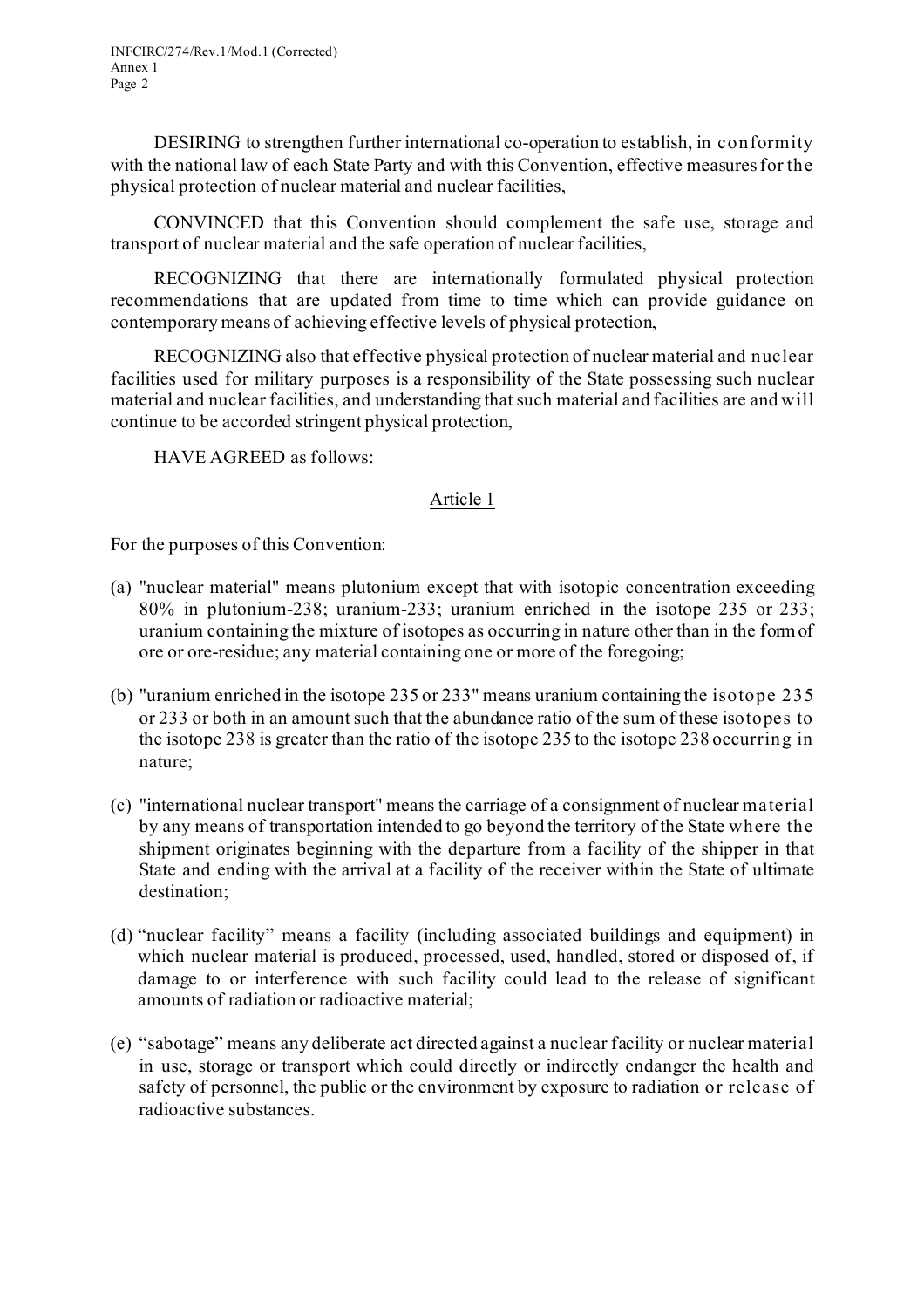## Article 1A

The purposes of this Convention are to achieve and maintain worldwide effective physical protection of nuclear material used for peaceful purposes and of nuclear facilities used for peaceful purposes; to prevent and combat offences relating to such material and facilities worldwide; as well as to facilitate co-operation among States Parties to those ends.

## Article 2

1. This Convention shall apply to nuclear material used for peaceful purposes in use, storage and transport and to nuclear facilities used for peaceful purposes, provided, however, that articles 3 and 4 and paragraph 4 of article 5 of this Convention shall only apply to such nuclear material while in international nuclear transport**.**

2. The responsibility for the establishment, implementation and maintenance of a physical protection regime within a State Party rests entirely with that State.

3. Apart from the commitments expressly undertaken by States Parties under this Convention, nothing in this Convention shall be interpreted as affecting the sovereign rights of a State.

4. (a) Nothing in this Convention shall affect other rights, obligations and responsibilities of States Parties under international law, in particular the purposes and principles of the Charter of the United Nations and international humanitarian law.

(b) The activities of armed forces during an armed conflict, as those terms are understood under international humanitarian law, which are governed by that law, are not governed by this Convention, and the activities undertaken by the military forces of a State in the exercise of their official duties, inasmuch as they are governed by other rules of international law, are not governed by this Convention.

(c) Nothing in this Convention shall be construed as a lawful authorization to use or threaten to use force against nuclear material or nuclear facilities used for peaceful purposes.

(d) Nothing in this Convention condones or makes lawful otherwise unlawful acts, nor precludes prosecution under other laws.

5. This Convention shall not apply to nuclear material used or retained for military purposes or to a nuclear facility containing such material.

# Article 2A

1. Each State Party shall establish, implement and maintain an appropriate physical protection regime applicable to nuclear material and nuclear facilities under its jurisdiction, with the aim of:

(a) protecting against theft and other unlawful taking of nuclear material in use, storage and transport;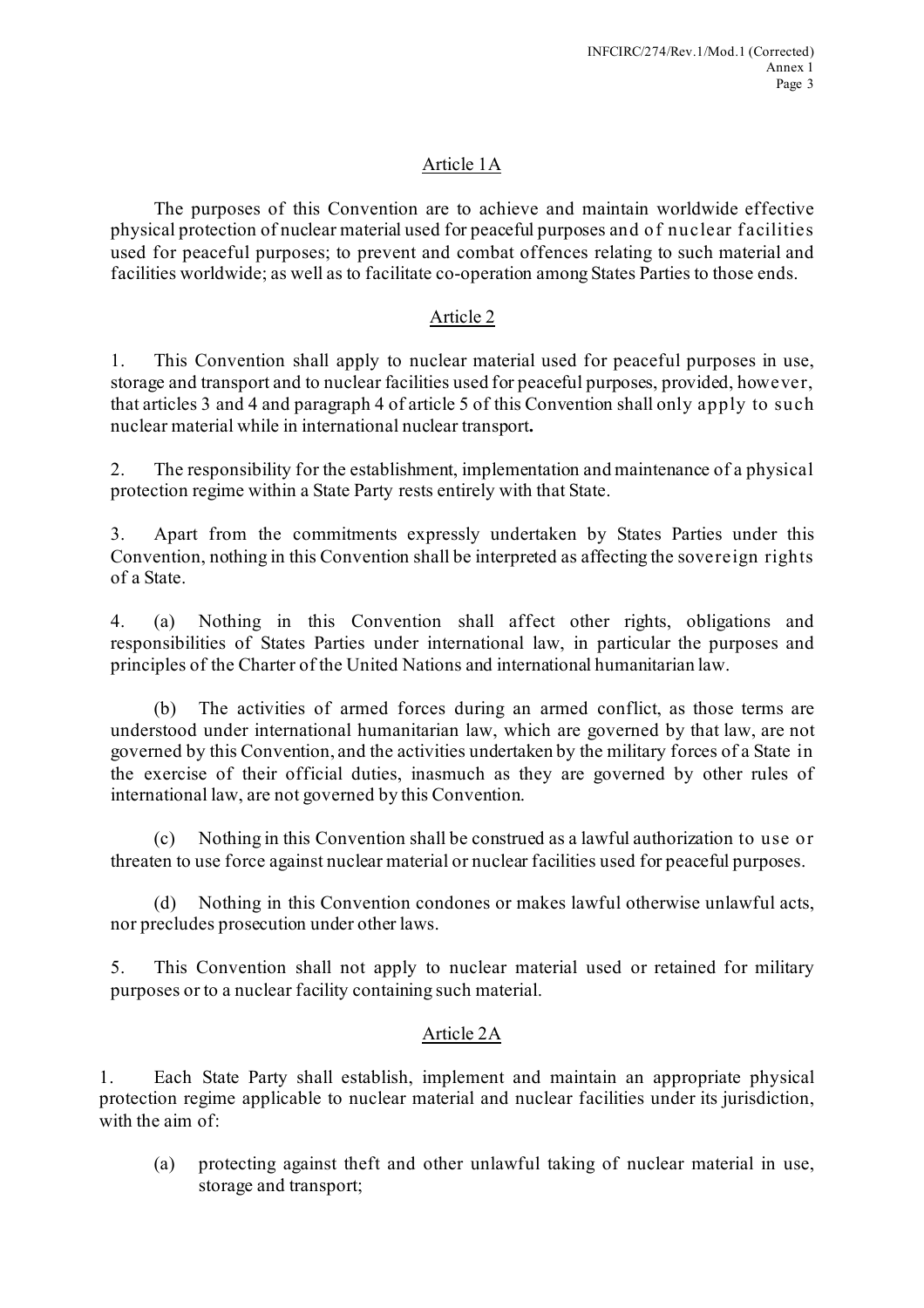- (b) ensuring the implementation of rapid and comprehensive measures to locate and, where appropriate, recover missing or stolen nuclear material; when the material is located outside its territory, that State Party shall act in accordance with article 5;
- (c) protecting nuclear material and nuclear facilities against sabotage; and
- (d) mitigating or minimizing the radiological consequences of sabotage.
- 2. In implementing paragraph 1, each State Party shall:
	- (a) establish and maintain a legislative and regulatory framework to govern physical protection;
	- (b) establish or designate a competent authority or authorities responsible for the implementation of the legislative and regulatory framework; and
	- (c) take other appropriate measures necessary for the physical protection of nuclear material and nuclear facilities.

3. In implementing the obligations under paragraphs 1 and 2, each State Party shall, without prejudice to any other provisions of this Convention, apply insofar as is reasonable and practicable the following Fundamental Principles of Physical Protection of Nuclear Material and Nuclear Facilities.

## **FUNDAMENTAL PRINCIPLE A:** *Responsibility of the State*

The responsibility for the establishment, implementation and maintenance of a physical protection regime within a State rests entirely with that State.

#### **FUNDAMENTAL PRINCIPLE B:** *Responsibilities During International Transport*

The responsibility of a State for ensuring that nuclear material is adequately protected extends to the international transport thereof, until that responsibility is properly transferred to another State, as appropriate.

#### **FUNDAMENTAL PRINCIPLE C:** *Legislative and Regulatory Framework*

The State is responsible for establishing and maintaining a legislative and regulatory framework to govern physical protection. This framework should provide for the establishment of applicable physical protection requirements and include a system of evaluation and licensing or other procedures to grant authorization. This framework should include a system of inspection of nuclear facilities and transport to verify compliance with applicable requirements and conditions of the license or other authorizing document, and to establish a means to enforce applicable requirements and conditions, including effective sanctions.

#### **FUNDAMENTAL PRINCIPLE D:** *Competent Authority*

The State should establish or designate a competent authority which is responsible for the implementation of the legislative and regulatory framework, and is provided with adequate authority, competence and financial and human resources to fulfill its assigned responsibilities. The State should take steps to ensure an effective independence between the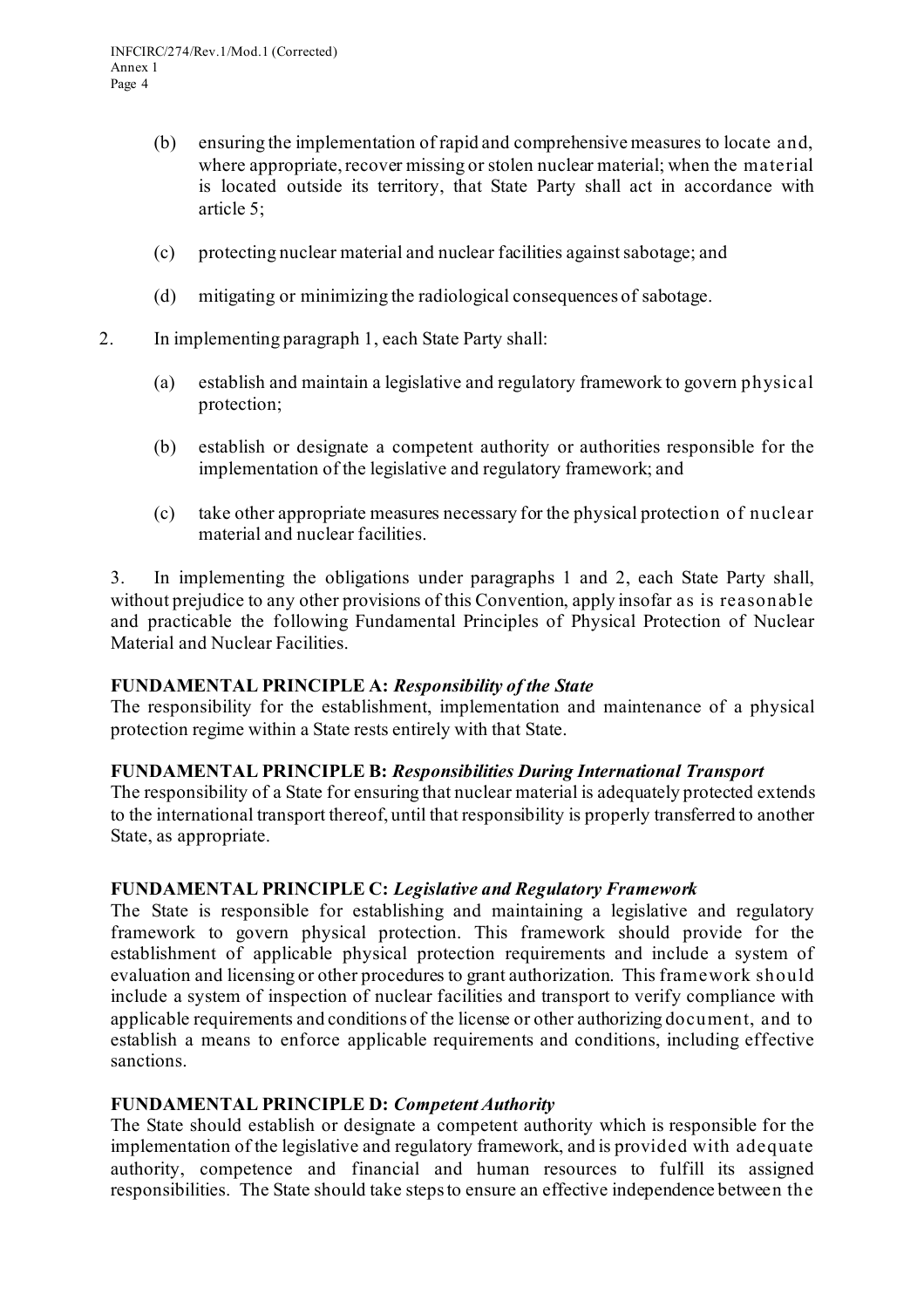functions of the State's competent authority and those of any other body in charge of the promotion or utilization of nuclear energy.

# **FUNDAMENTAL PRINCIPLE E:** *Responsibility of the License Holders*

The responsibilities for implementing the various elements of physical protection within a State should be clearly identified. The State should ensure that the prime responsibility for the implementation of physical protection of nuclear material or of nuclear facilities rests with the holders of the relevant licenses or of other authorizing documents (e.g., operators or shippers).

## **FUNDAMENTAL PRINCIPLE F:** *Security Culture*

All organizations involved in implementing physical protection should give due priority to the security culture, to its development and maintenance necessary to ensure its effective implementation in the entire organization.

# **FUNDAMENTAL PRINCIPLE G:** *Threat*

The State's physical protection should be based on the State's current evaluation of the threat.

# **FUNDAMENTAL PRINCIPLE H:** *Graded Approach*

Physical protection requirements should be based on a graded approach, taking into account the current evaluation of the threat, the relative attractiveness, the nature of the material and potential consequences associated with the unauthorized removal of nuclear material and with the sabotage against nuclear material or nuclear facilities.

# **FUNDAMENTAL PRINCIPLE I:** *Defence in Depth*

The State's requirements for physical protection should reflect a concept of several layers and methods of protection (structural or other technical, personnel and organizational) that have to be overcome or circumvented by an adversary in order to achieve his objectives.

## **FUNDAMENTAL PRINCIPLE J:** *Quality Assurance*

A quality assurance policy and quality assurance programmes should be established and implemented with a view to providing confidence that specified requirements for all activities important to physical protection are satisfied.

## **FUNDAMENTAL PRINCIPLE K:** *Contingency Plans*

Contingency (emergency) plans to respond to unauthorized removal of nuclear material or sabotage of nuclear facilities or nuclear material, or attempts thereof, should be prepared and appropriately exercised by all license holders and authorities concerned.

## **FUNDAMENTAL PRINCIPLE L:** *Confidentiality*

The State should establish requirements for protecting the confidentiality of information, the unauthorized disclosure of which could compromise the physical protection of nuclear material and nuclear facilities.

4. (a) The provisions of this article shall not apply to any nuclear material which the State Party reasonably decides does not need to be subject to the physical protection regime established pursuant to paragraph 1, taking into account the nature of the material, its quantity and relative attractiveness and the potential radiological and other consequences associated with any unauthorized act directed against it and the current evaluation of the threat against it.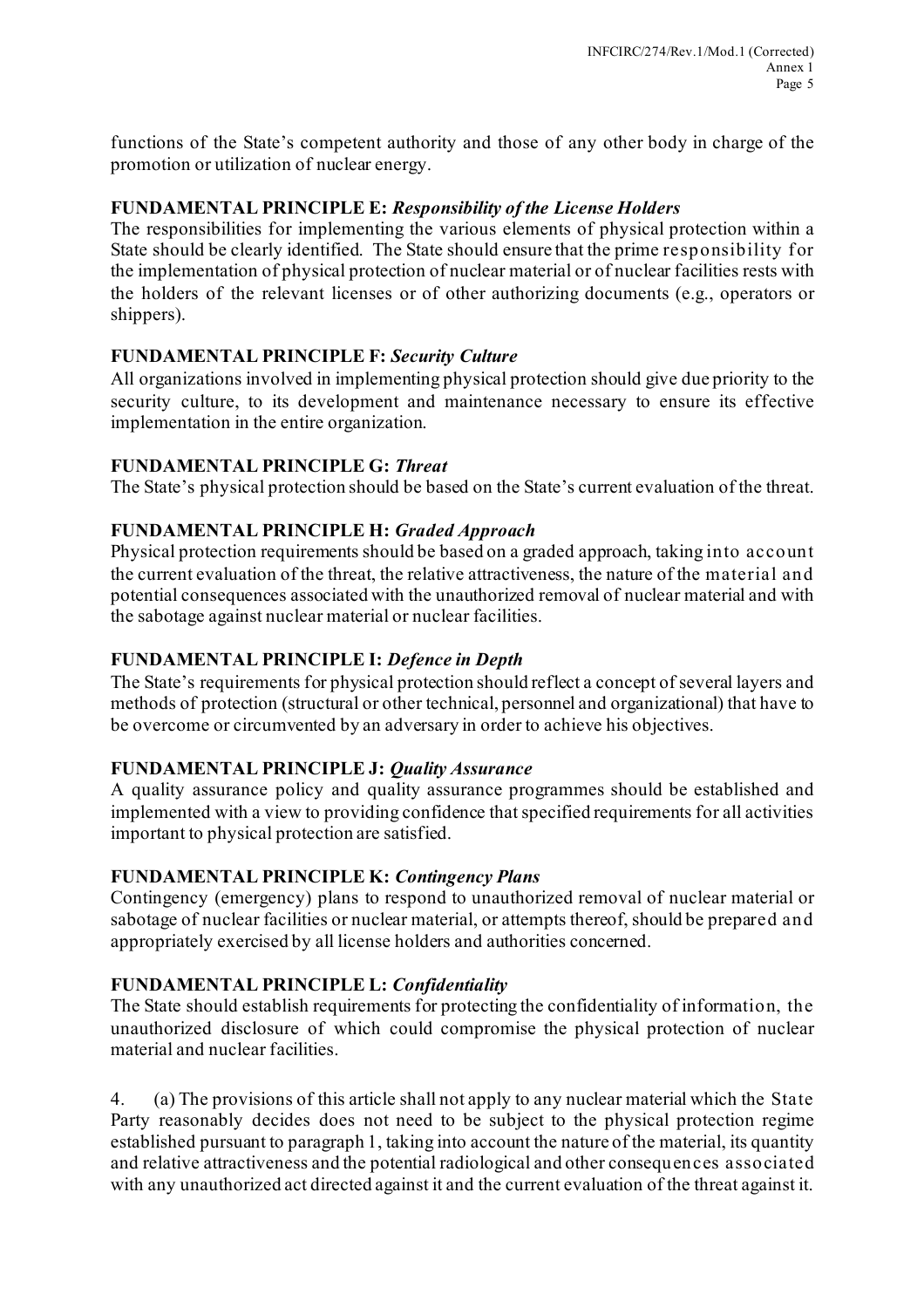INFCIRC/274/Rev.1/Mod.1 (Corrected) Annex 1 Page 6

(b) Nuclear material which is not subject to the provisions of this article pursuant to sub-paragraph (a) should be protected in accordance with prudent management practice.

## Article 3

Each State Party shall take appropriate steps within the framework of its national law and consistent with international law to ensure as far as practicable that, during international nuclear transport, nuclear material within its territory, or on board a ship or aircraft under its jurisdiction insofar as such ship or aircraft is engaged in the transport to or from that State, is protected at the levels described in Annex I.

## Article 4

1. Each State Party shall not export or authorize the export of nuclear material unless the State Party has received assurances that such material will be protected during the international nuclear transport at the levels described in Annex I.

2. Each State Party shall not import or authorize the import of nuclear material from a State not party to this Convention unless the State Party has received assurances that such material will during the international nuclear transport be protected at the levels described in Annex I.

3. A State Party shall not allow the transit of its territory by land or internal waterways or through its airports or seaports of nuclear material between States that are not parties to this Convention unless the State Party has received assurances as far as practicable that this nuclear material will be protected during international nuclear transport at the levels described in Annex I.

4. Each State Party shall apply within the framework of its national law the levels of physical protection described in Annex I to nuclear material being transported from a part of that State to another part of the same State through international waters or airspace.

5. The State Party responsible for receiving assurances that the nuclear material will be protected at the levels described in Annex I according to paragraphs 1 to 3 shall identify and inform in advance States which the nuclear material is expected to transit by land or internal waterways, or whose airports or seaports it is expected to enter.

6. The responsibility for obtaining assurances referred to in paragraph 1 may be transferred, by mutual agreement, to the State Party involved in the transport as the importing State.

7. Nothing in this article shall be interpreted as in any way affecting the territorial sovereignty and jurisdiction of a State, including that over its airspace and territorial sea.

## Article 5

1. States Parties shall identify and make known to each other directly or through the International Atomic Energy Agency their point of contact in relation to matters within the scope of this Convention.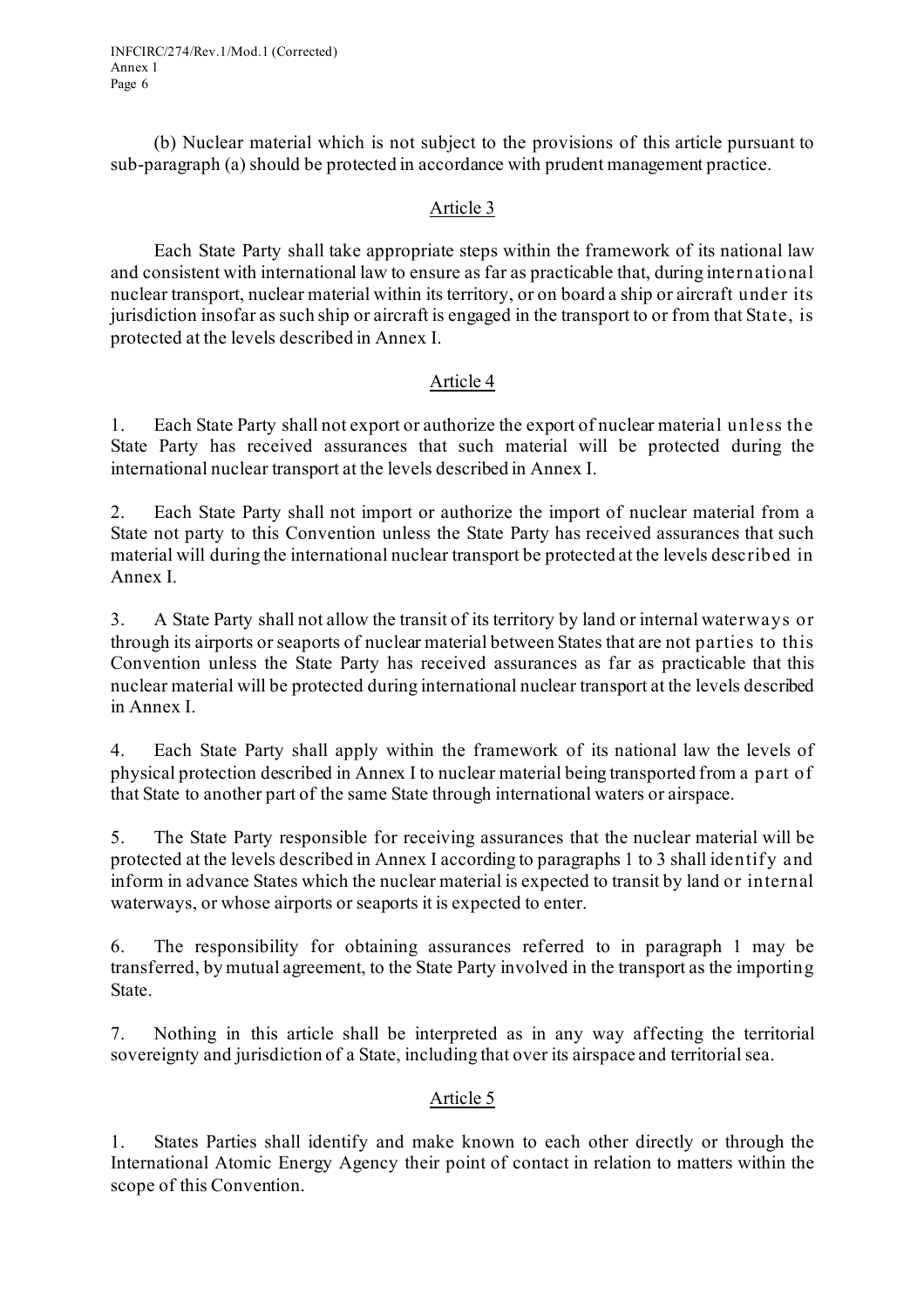2. In the case of theft, robbery or any other unlawful taking of nuclear material or credible threat thereof, States Parties shall, in accordance with their national law, provide co-operation and assistance to the maximum feasible extent in the recovery and protection of such material to any State that so requests. In particular:

- (a) a State Party shall take appropriate steps to inform as soon as possible other States, which appear to it to be concerned, of any theft, robbery or other unlawful taking of nuclear material or credible threat thereof, and to inform, where appropriate, the International Atomic Energy Agency and other relevant international organizations;
- (b) in doing so, as appropriate, the States Parties concerned shall exchange information with each other, the International Atomic Energy Agency and other relevant international organizations with a view to protecting threatened nuclear material, verifying the integrity of the shipping container or recovering unlawfully taken nuclear material and shall:
	- (i) co-ordinate their efforts through diplomatic and other agreed channels;
	- (ii) render assistance, if requested;
	- (iii) ensure the return of recovered nuclear material stolen or missing as a consequence of the above-mentioned events.

The means of implementation of this co-operation shall be determined by the States Parties concerned.

3. In the case of a credible threat of sabotage of nuclear material or a nuclear facility or in the case of sabotage thereof, States Parties shall, to the maximum feasible extent, in accordance with their national law and consistent with their relevant obligations under international law, co-operate as follows:

- (a) if a State Party has knowledge of a credible threat of sabotage of nuclear material or a nuclear facility in another State, the former shall decide on appropriate steps to be taken in order to inform that State as soon as possible and, where appropriate, the International Atomic Energy Agency and other relevant international organizations of that threat, with a view to preventing the sabotage;
- (b) in the case of sabotage of nuclear material or a nuclear facility in a State Party and if in its view other States are likely to be radiologically af fected, the former, without prejudice to its other obligations under international law, shall take appropriate steps to inform as soon as possible the State or the States which are likely to be radiologically affected and to inform, where appropriate, the International Atomic Energy Agency and other relevant international organizations, with a view to minimizing or mitigating the radiological consequences thereof;
- (c) if in the context of sub-paragraphs (a) and (b), a State Party requests assistance, each State Party to which a request for assistance is directed shall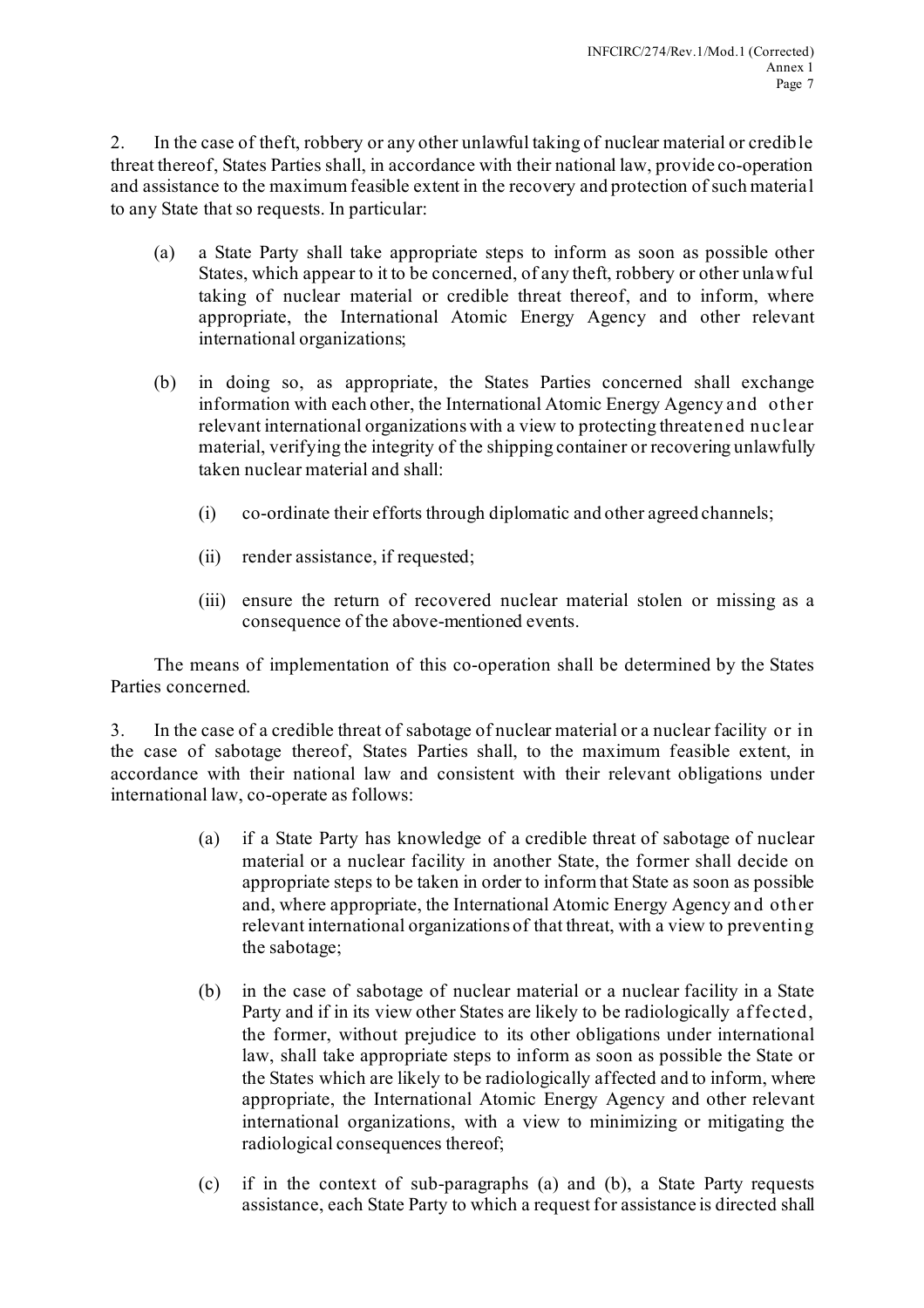promptly decide and notify the requesting State Party, directly or through the International Atomic Energy Agency, whether it is in a position to render the assistance requested and the scope and terms of the assistance that may be rendered;

(d) co-ordination of the co-operation under sub-paragraphs (a) to (c) shall be through diplomatic or other agreed channels. The means of implementation of this co-operation shall be determined bilaterally or multilaterally by the States Parties concerned.

4. States Parties shall co-operate and consult, as appropriate, with each other directly or through the International Atomic Energy Agency and other relevant international organizations, with a view to obtaining guidance on the design, maintenance and improvement of systems of physical protection of nuclear material in international transport.

5. A State Party may consult and co-operate, as appropriate, with other States Parties directly or through the International Atomic Energy Agency and other relevant international organizations, with a view to obtaining their guidance on the design, maintenance and improvement of its national system of physical protection of nuclear material in domestic use, storage and transport and of nuclear facilities.

# Article 6

1. States Parties shall take appropriate measures consistent with their national law to protect the confidentiality of any information which they receive in confidence by virtue of the provisions of this Convention from another State Party or through participation in an activity carried out for the implementation of this Convention. If States Parties provide information to international organizations or to States that are not parties to this Convention in confidence, steps shall be taken to ensure that the confidentiality of such information is protected. A State Party that has received information in confidence from another State Party may provide this information to third parties only with the consent of that other State Party.

2. States Parties shall not be required by this Convention to provide any information which they are not permitted to communicate pursuant to national law or which would jeopardize the security of the State concerned or the physical protection of nuclear material or nuclear facilities.

# Article 7

- 1. The intentional commission of:
	- (a) an act without lawful authority which constitutes the receipt, possession, use, transfer, alteration, disposal or dispersal of nuclear material and which causes or is likely to cause death or serious injury to any person or substantial damage to property or to the environment;
	- (b) a theft or robbery of nuclear material;
	- (c) an embezzlement or fraudulent obtaining of nuclear material;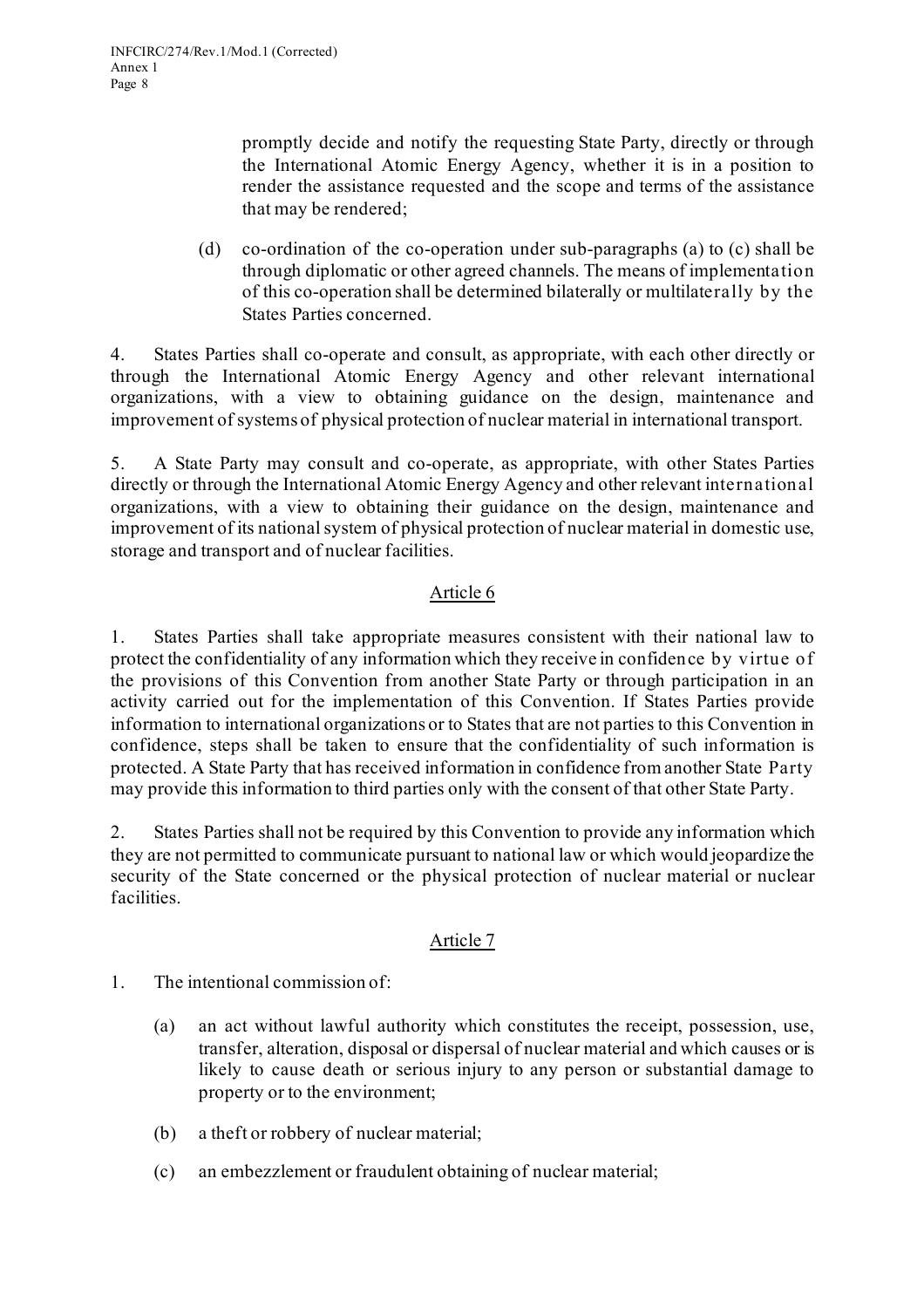- (d) an act which constitutes the carrying, sending, or moving of nuclear material into or out of a State without lawful authority;
- (e) an act directed against a nuclear facility, or an act interfering with the operation of a nuclear facility, where the offender intentionally causes, or where he knows that the act is likely to cause, death or serious injury to any person or substantial damage to property or to the environment by exposure to radiation or release of radioactive substances, unless the act is undertaken in conformity with the national law of the State Party in the territory of which the nuclear facility is situated;
- (f) an act constituting a demand for nuclear material by threat or use of force or by any other form of intimidation;
- (g) a threat:
	- (i) to use nuclear material to cause death or serious injury to any person or substantial damage to property or to the environment or to commit the offence described in sub-paragraph (e), or
	- (ii) to commit an offence described in sub-paragraphs (b) and (e) in order to compel a natural or legal person, international organization or State to do or to refrain from doing any act;
- (h) an attempt to commit any offence described in sub-paragraphs (a) to (e);
- (i) an act which constitutes participation in any offence described in sub-paragraphs  $(a)$  to  $(h)$ ;
- (j) an act of any person who organizes or directs others to commit an offence described in sub-paragraphs (a) to (h); and
- (k) an act which contributes to the commission of any offence described in subparagraphs (a) to (h) by a group of persons acting with a common purpose; such act shall be intentional and shall either:
	- (i) be made with the aim of furthering the criminal activity or criminal purpose of the group, where such activity or purpose involves the commission of an offence described in sub-paragraphs (a) to (g), or
	- (ii) be made in the knowledge of the intention of the group to commit an offence described in sub-paragraphs (a) to (g)

shall be made a punishable offence by each State Party under its national law.

2. Each State Party shall make the offences described in this article punishable by appropriate penalties which take into account their grave nature.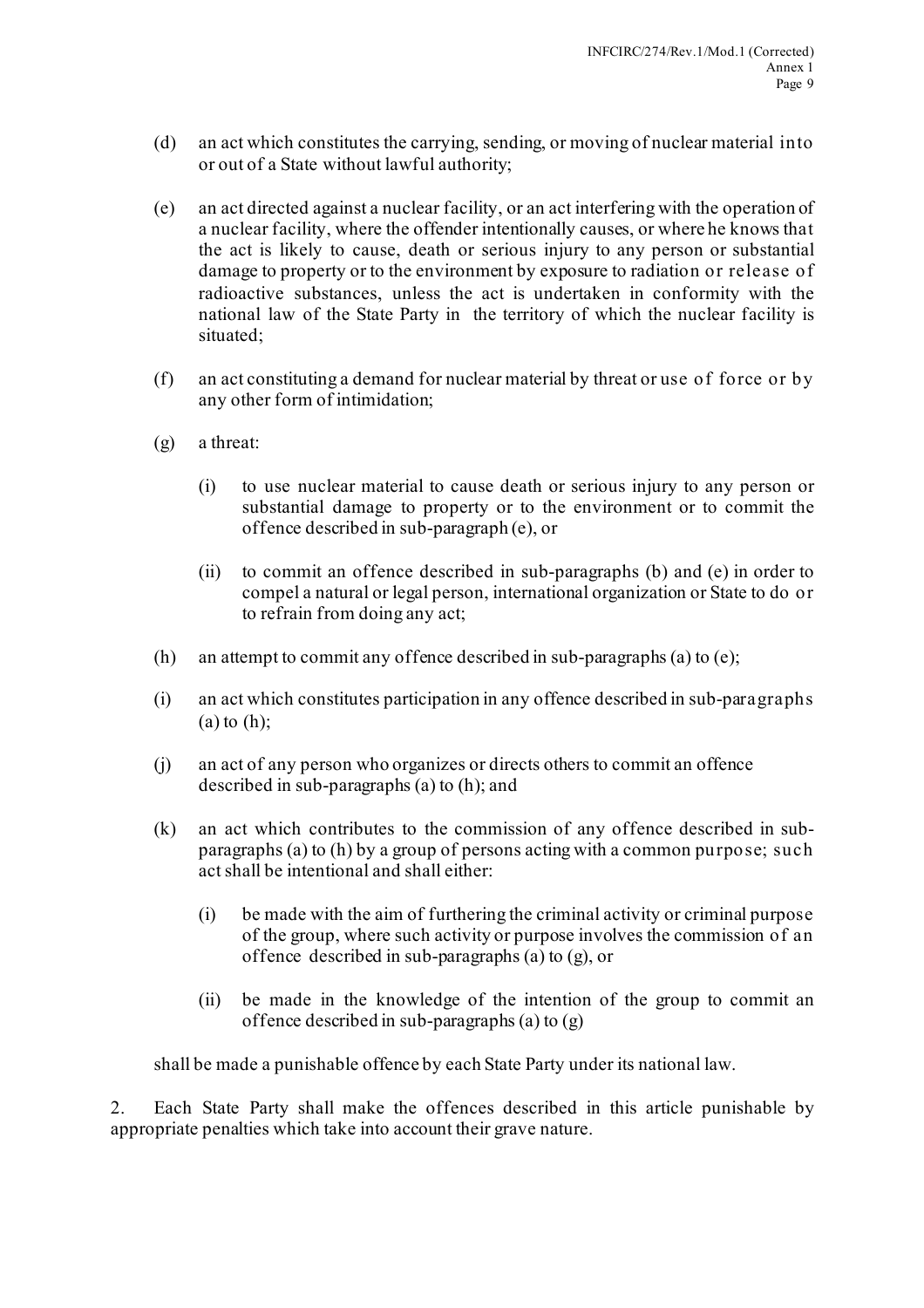#### Article 8

1. Each State Party shall take such measures as may be necessary to establish its jurisdiction over the offences set forth in article 7 in the following cases:

- (a) when the offence is committed in the territory of that State or on board a ship or aircraft registered in that State;
- (b) when the alleged offender is a national of that State.

2. Each State Party shall likewise take such measures as may be necessary to establish its jurisdiction over these offences in cases where the alleged offender is present in its territory and it does not extradite him pursuant to article 11 to any of the States mentioned in paragraph 1.

3. This Convention does not exclude any criminal jurisdiction exercised in accordance with national law.

4. In addition to the States Parties mentioned in paragraphs 1 and 2, each State Party may, consistent with international law, establish its jurisdiction over the offences set forth in article 7 when it is involved in international nuclear transport as the exporting or importing State.

#### Article 9

Upon being satisfied that the circumstances so warrant, the State Party in whose territory the alleged offender is present shall take appropriate measures, including detention, under its national law to ensure his presence for the purpose of prosecution or extradition. Measures taken according to this article shall be notified without delay to the States required to establish jurisdiction pursuant to article 8 and, where appropriate, all other States concerned.

## Article 10

The State Party in whose territory the alleged offender is present shall, if it does not extradite him, submit, without exception whatsoever and without undue delay, the case to its competent authorities for the purpose of prosecution, through proceedings in accordance with the laws of that State.

#### Article 11

1. The offences in article 7 shall be deemed to be included as extraditable offences in any extradition treaty existing between States Parties. States Parties undertake to include those offences as extraditable offences in every future extradition treaty to be concluded between them.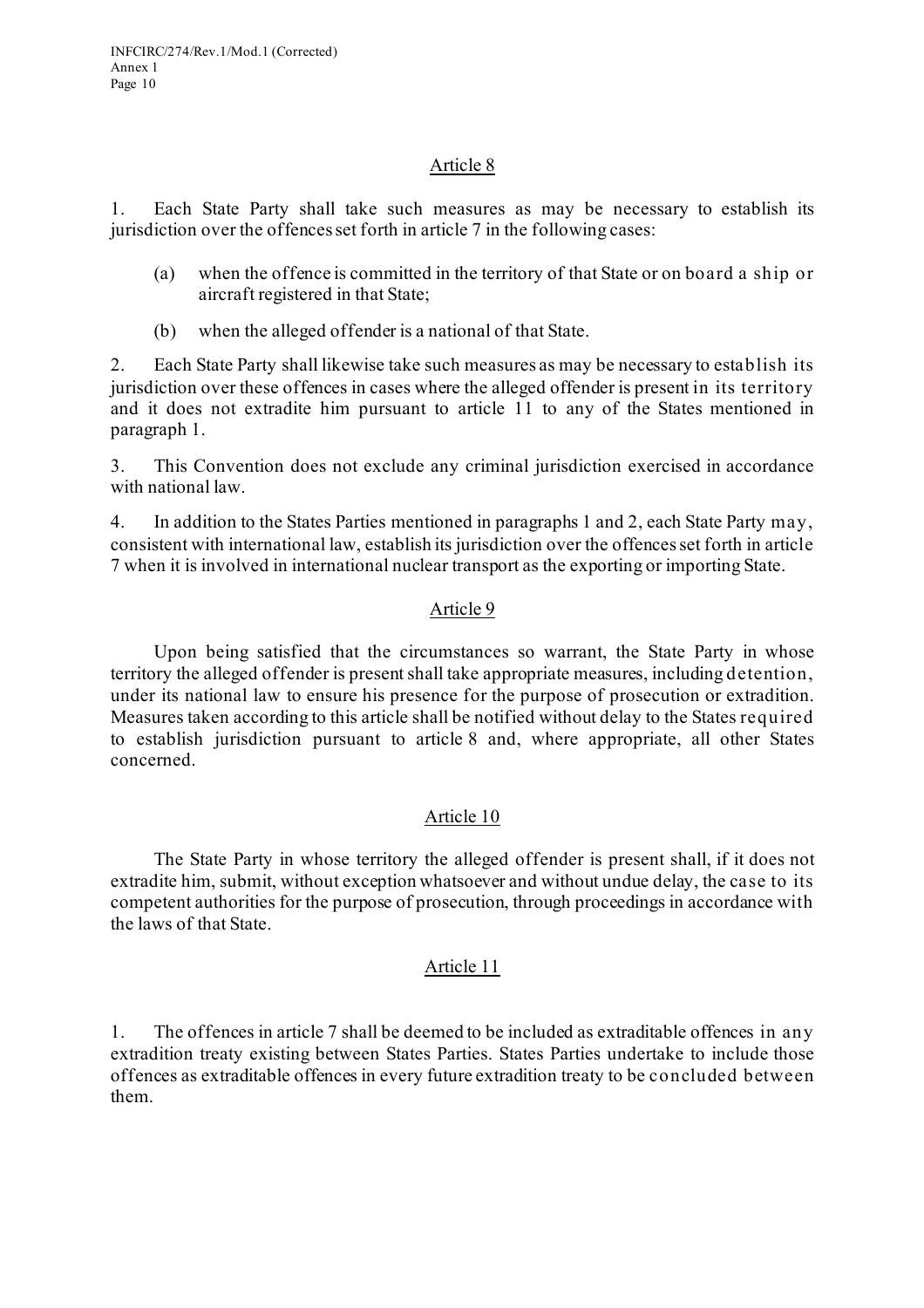2. If a State Party which makes extradition conditional on the existence of a treaty receives a request for extradition from another State Party with which it has no extradition treaty, it may at its option consider this Convention as the legal basis for extradition in respect of those offences. Extradition shall be subject to the other conditions provided by the law of the requested State.

3. States Parties which do not make extradition conditional on the existence of a treaty shall recognize those offences as extraditable offences between themselves subject to the conditions provided by the law of the requested State.

4. Each of the offences shall be treated, for the purpose of extradition between States Parties, as if it had been committed not only in the place in which it occurred but also in the territories of the States Parties required to establish their jurisdiction in accordance with paragraph 1 of article 8.

## Article 11A

None of the offences set forth in article 7 shall be regarded for the purposes of extradition or mutual legal assistance, as a political offence or as an offence connected with a political offence or as an offence inspired by political motives. Accordingly, a request for extradition or for mutual legal assistance based on such an offence may not be refused on the sole ground that it concerns a political offence or an offence connected with a political offence or an offence inspired by political motives.

## Article 11B

Nothing in this Convention shall be interpreted as imposing an obligation to extradite or to afford mutual legal assistance, if the requested State Party has substantial grounds for believing that the request for extradition for offences set forth in article 7 or for mutual legal assistance with respect to such offences has been made for the purpose of prosecuting or punishing a person on account of that person's race, religion, nationality, ethnic origin or political opinion or that compliance with the request would cause prejudice to that person's position for any of these reasons.

## Article 12

Any person regarding whom proceedings are being carried out in connection with any of the offences set forth in article 7 shall be guaranteed fair treatment at all stages of the proceedings.

## Article 13

1. States Parties shall afford one another the greatest measure of assistance in connection with criminal proceedings brought in respect of the offences set forth in article 7, including the supply of evidence at their disposal necessary for the proceedings. The law of the State requested shall apply in all cases.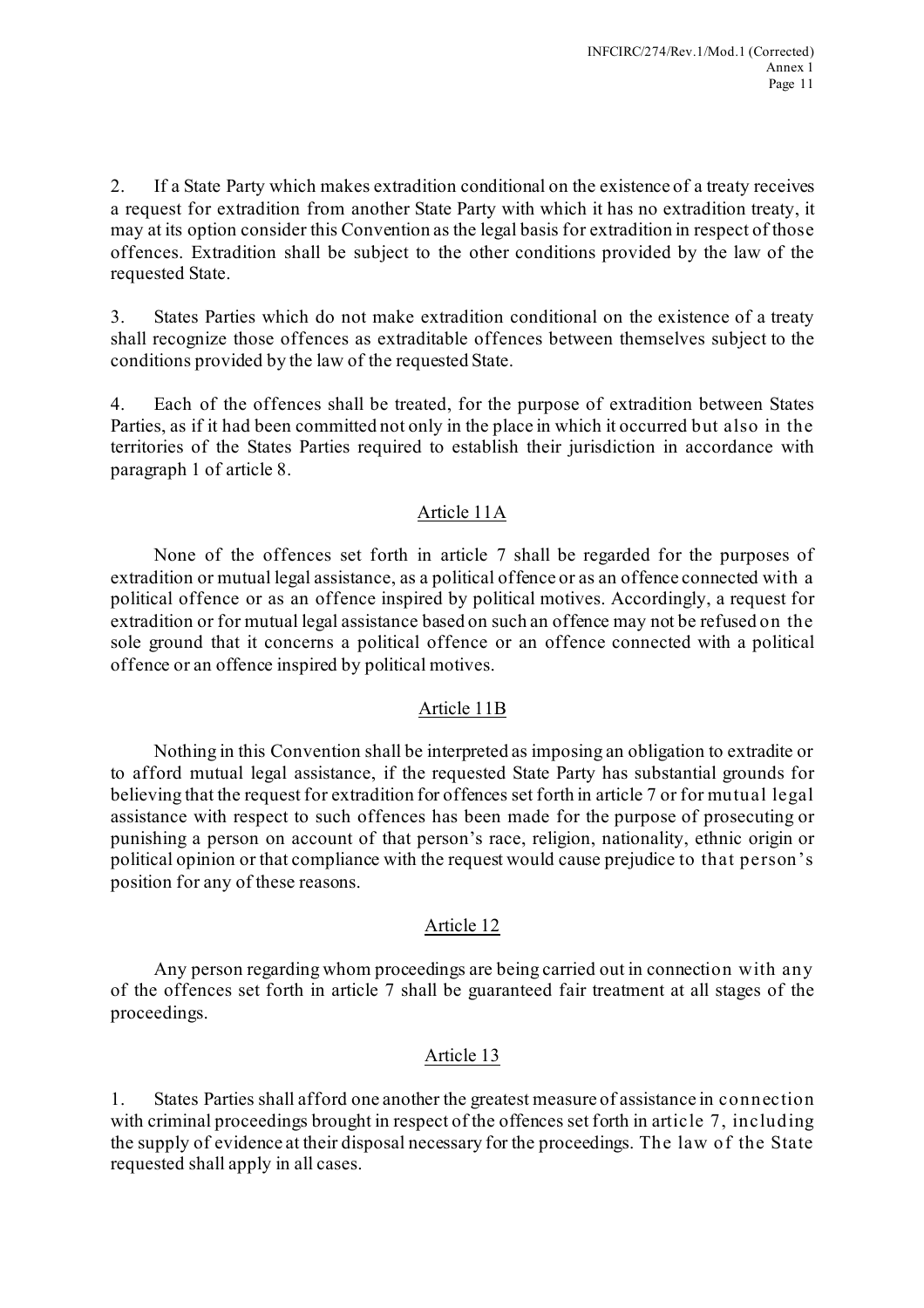2. The provisions of paragraph 1 shall not affect obligations under any other treaty, bilateral or multilateral, which governs or will govern, in whole or in part, mutual assistance in criminal matters.

# Article 13A

Nothing in this Convention shall affect the transfer of nuclear technology for peaceful purposes that is undertaken to strengthen the physical protection of nuclear material and nuclear facilities.

# Article 14

1. Each State Party shall inform the depositary of its laws and regulations which give effect to this Convention. The depositary shall communicate such information periodically to all States Parties.

2. The State Party where an alleged offender is prosecuted shall, wherever practicable, first communicate the final outcome of the proceedings to the States directly concerned. The State Party shall also communicate the final outcome to the depositary who shall inform all States.

3. Where an offence involves nuclear material in domestic use, storage or transport, and both the alleged offender and the nuclear material remain in the territory of the State Party in which the offence was committed, or where an offence involves a nuclear facility and the alleged offender remains in the territory of the State Party in which the offence was committed, nothing in this Convention shall be interpreted as requiring that State Party to provide information concerning criminal proceedings arising out of such an offence.

## Article 15

The Annexes constitute an integral part of this Convention.

# Article 16

1. A conference of States Parties shall be convened by the depositary five years af ter the entry into force of the Amendment adopted on 8 July 2005 to review the implementation of this Convention and its adequacy as concerns the preamble, the whole of the operative part and the annexes in the light of the then prevailing situation.

2. At intervals of not less than five years thereafter, the majority of States Parties may obtain, by submitting a proposal to this effect to the depositary, the convening of further conferences with the same objective.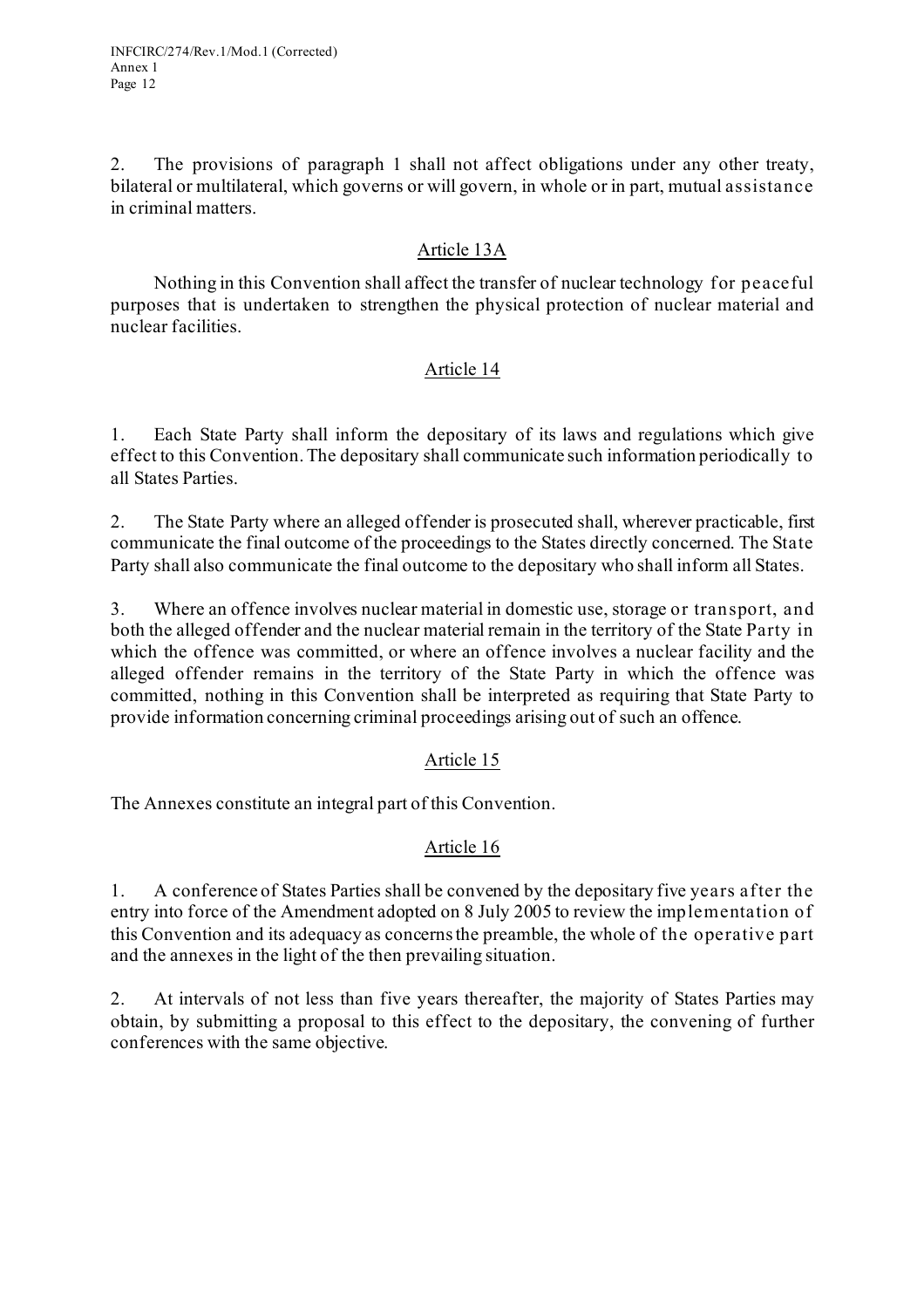# Article 17

1. In the event of a dispute between two or more States Parties concerning the interpretation or application of this Convention, such States Parties shall consult with a view to the settlement of the dispute by negotiation, or by any other peaceful means of settling disputes acceptable to all parties to the dispute.

2. Any dispute of this character which cannot be settled in the manner prescribed in paragraph 1 shall, at the request of any party to such dispute, be submitted to arbitration or referred to the International Court of Justice for decision. Where a dispute is submitted to arbitration, if, within six months from the date of the request, the parties to the dispute are unable to agree on the organization of the arbitration, a party may request the President of the International Court of Justice or the Secretary-General of the United Nations to appoint one or more arbitrators. In case of conflicting requests by the parties to the dispute, the request to the Secretary-General of the United Nations shall have priority.

3. Each State Party may at the time of signature, ratification, acceptance or approval of this Convention or accession thereto declare that it does not consider itself bound by either or both of the dispute settlement procedures provided for in paragraph 2. The other States Parties shall not be bound by a dispute settlement procedure provided for in paragraph 2, with respect to a State Party which has made a reservation to that procedure.

4. Any State Party which has made a reservation in accordance with paragraph 3 may at any time withdraw that reservation by notification to the depositary.

## Article 18

1. This Convention shall be open for signature by all States at the Headquarters of the International Atomic Energy Agency in Vienna and at the Headquarters of the United Nations in New York from 3 March 1980 until its entry into force.

2. This Convention is subject to ratification, acceptance or approval by the signatory States.

- 3. After its entry into force, this Convention will be open for accession by all States.
- 4. (a) This Convention shall be open for signature or accession by international organizations and regional organizations of an integration or other nature, provided that any such organization is constituted by sovereign States and has competence in respect of the negotiation, conclusion and application of international agreements in matters covered by this Convention.
	- (b) In matters within their competence, such organizations shall, on their own behalf, exercise the rights and fulfil the responsibilities which this Convention attributes to States Parties.
	- (c) When becoming party to this Convention such an organization shall communicate to the depositary a declaration indicating which States are members thereof and which articles of this Convention do not apply to it.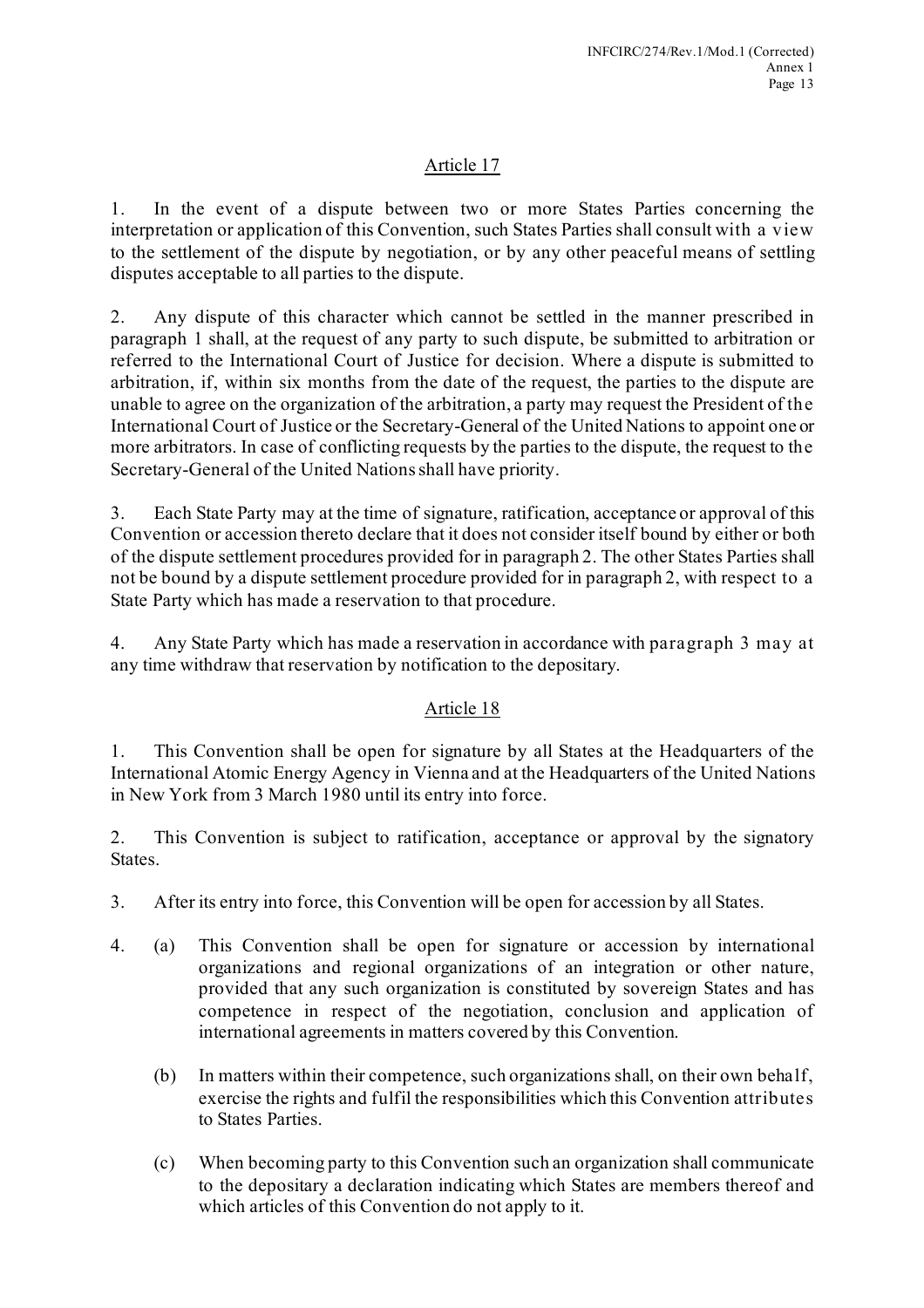(d) Such an organization shall not hold any vote additional to those of its Member States.

5. Instruments of ratification, acceptance, approval or accession shall be deposited with the depositary.

## Article 19

1. This Convention shall enter into force on the thirtieth day following the date of deposit of the twenty-first instrument of ratification, acceptance or approval with the depositary.

2. For each State ratifying, accepting, approving or acceding to the Convention after the date of deposit of the twenty-first instrument of ratification, acceptance or approval, the Convention shall enter into force on the thirtieth day after the deposit by such State of its instrument of ratification, acceptance, approval or accession.

## Article 20

1. Without prejudice to article 16 a State Party may propose amendments to this Convention. The proposed amendment shall be submitted to the depositary who shall circulate it immediately to all States Parties. If a majority of States Parties request the depositary to convene a conference to consider the proposed amendments, the depositary shall invite all States Parties to attend such a conference to begin not sooner than thirty days af ter the invitations are issued. Any amendment adopted at the conference by a two-thirds majority of all States Parties shall be promptly circulated by the depositary to all States Parties.

2. The amendment shall enter into force for each State Party that deposits its instrument of ratification, acceptance or approval of the amendment on the thirtieth day after the date on which two thirds of the States Parties have deposited their instruments of ratification, acceptance or approval with the depositary. Thereafter, the amendment shall enter into force for any other State Party on the day on which that State Party deposits its instrument of ratification, acceptance or approval of the amendment.

## Article 21

1. Any State Party may denounce this Convention by written notification to the depositary.

2. Denunciation shall take effect one hundred and eighty days following the date on which notification is received by the depositary.

#### Article 22

The depositary shall promptly notify all States of:

- (a) each signature of this Convention;
- (b) each deposit of an instrument of ratification, acceptance, approval or accession;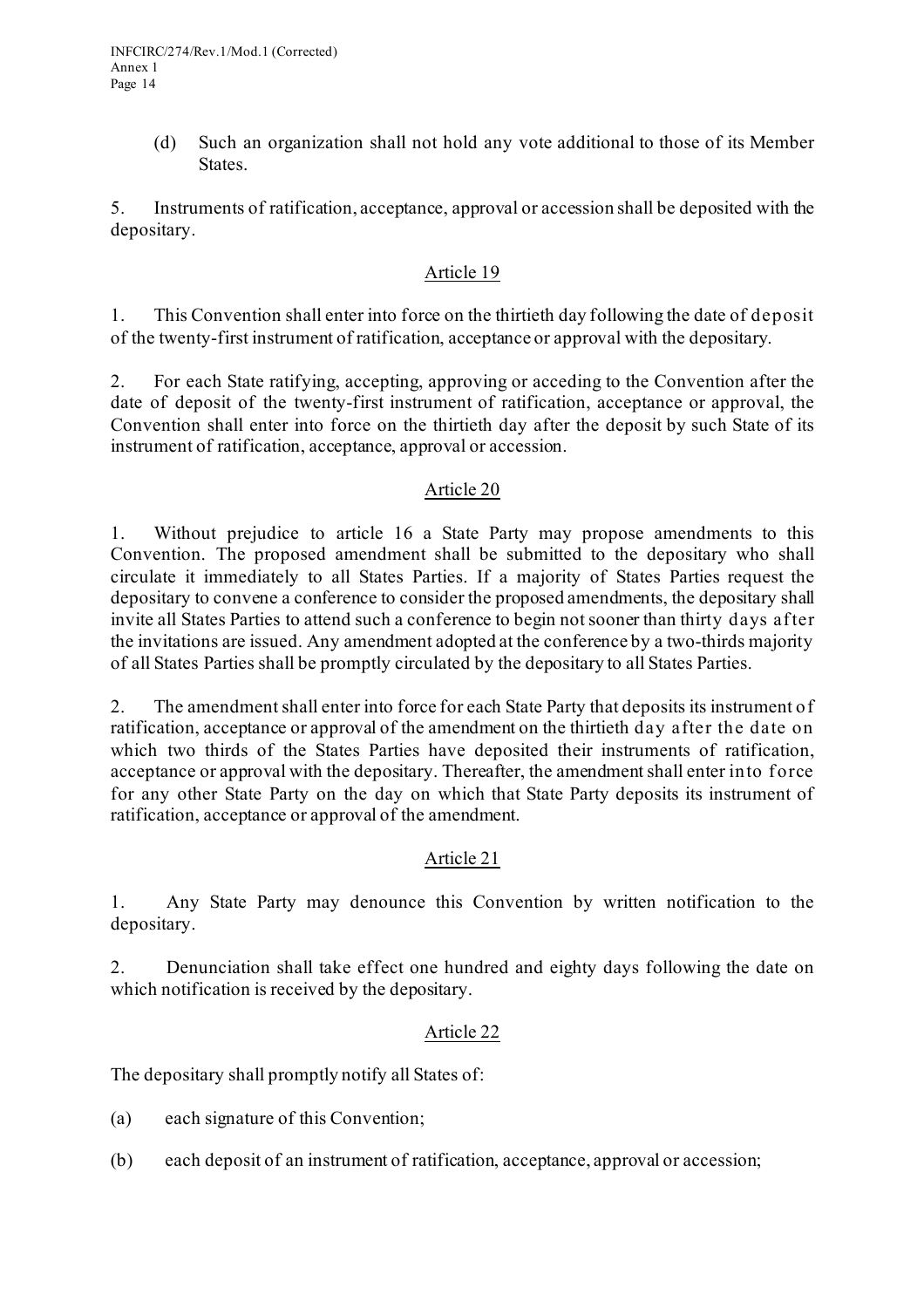- (c) any reservation or withdrawal in accordance with article 17;
- (d) any communication made by an organization in accordance with paragraph 4(c) of article 18;
- (e) the entry into force of this Convention;
- (f) the entry into force of any amendment to this Convention; and
- (g) any denunciation made under article 21.

# Article 23

The original of this Convention, of which the Arabic, Chinese, English, French, Russian and Spanish texts are equally authentic, shall be deposited with the Director General of the International Atomic Energy Agency who shall send certified copies thereof to all States.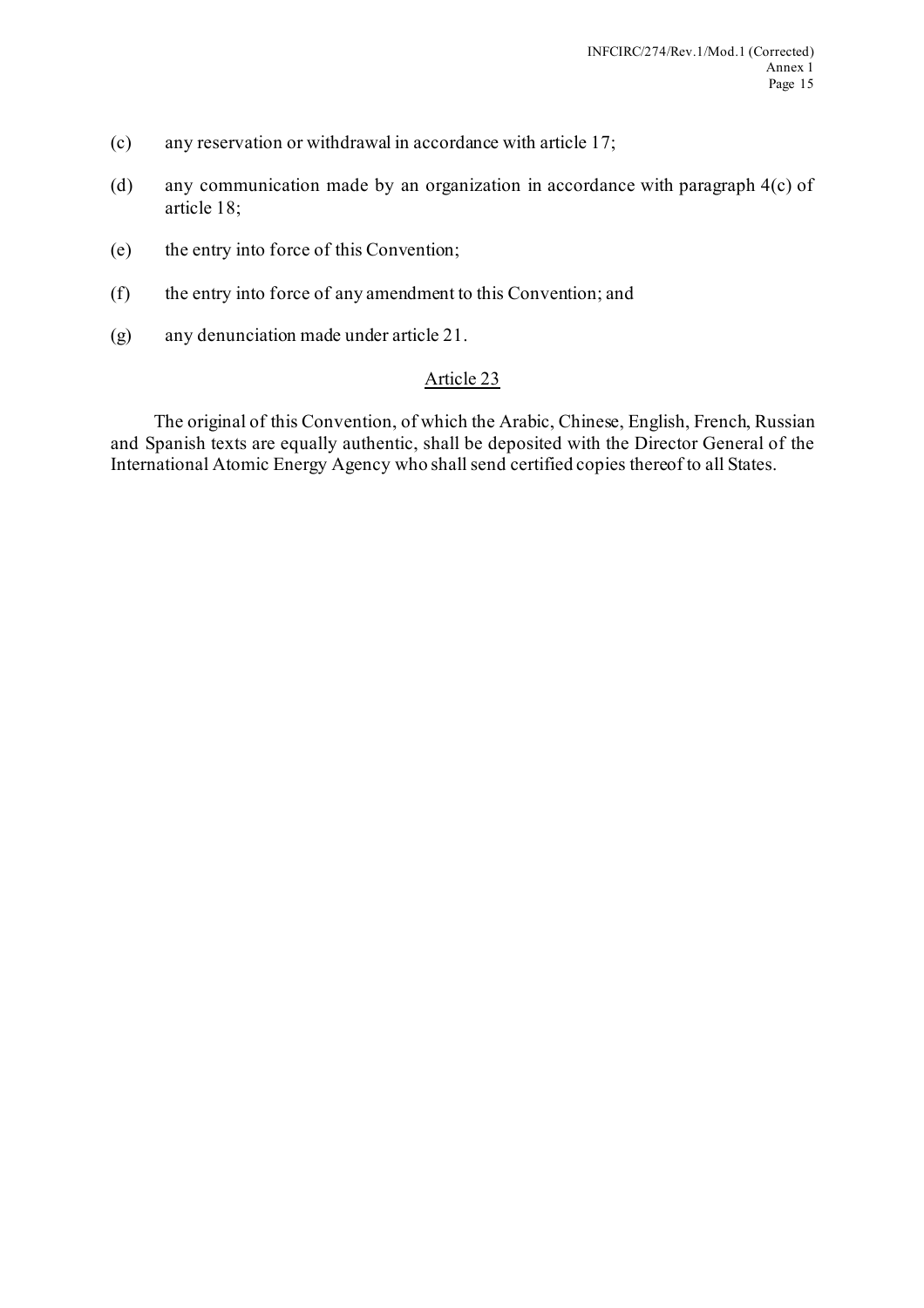# **ANNEX I**

## **Levels of Physical Protection to be Applied in International Transport of Nuclear Material as Categorized in [Annex II](https://www.iaea.org/sites/default/files/infcirc274r1.pdf)**

1. Levels of physical protection for nuclear material during storage incidental to international nuclear transport include:

- a. For Category III materials, storage within an area to which access is controlled;
- b. For Category II materials, storage within an area under constant surveillance by guards or electronic devices, surrounded by a physical barrier with a limited number of points of entry under appropriate control or any area with an equivalent level of physical protection;
- c. For Category I material, storage within a protected area as defined for Category II above, to which, in addition, access is restricted to persons whose trustworthiness has been determined, and which is under surveillance by guards who are in close communication with appropriate response forces. Specific measures taken in this context should have as their object the detection and prevention of any assault, unauthorized access or unauthorized removal of material.
- 2. Levels of physical protection for nuclear material during international transport include:
	- a. For Category II and III materials, transportation shall take place under special precautions including prior arrangements among sender, receiver, and carrier, and prior agreement between natural or legal persons subject to the jurisdiction and regulation of exporting and importing States, specifying time, place and procedures for transferring transport responsibility;
	- b. For Category I materials, transportation shall take place under special precautions identified above for transportation of Category II and III materials, and in addition, under constant surveillance by escorts and under conditions which assure close communication with appropriate response forces;
	- c. For natural uranium other than in the form of ore or ore-residue; transportation protection for quantities exceeding 500 kilograms uranium shall include advance notification of shipment specifying mode of transport, expected time of arrival and confirmation of receipt of shipment.